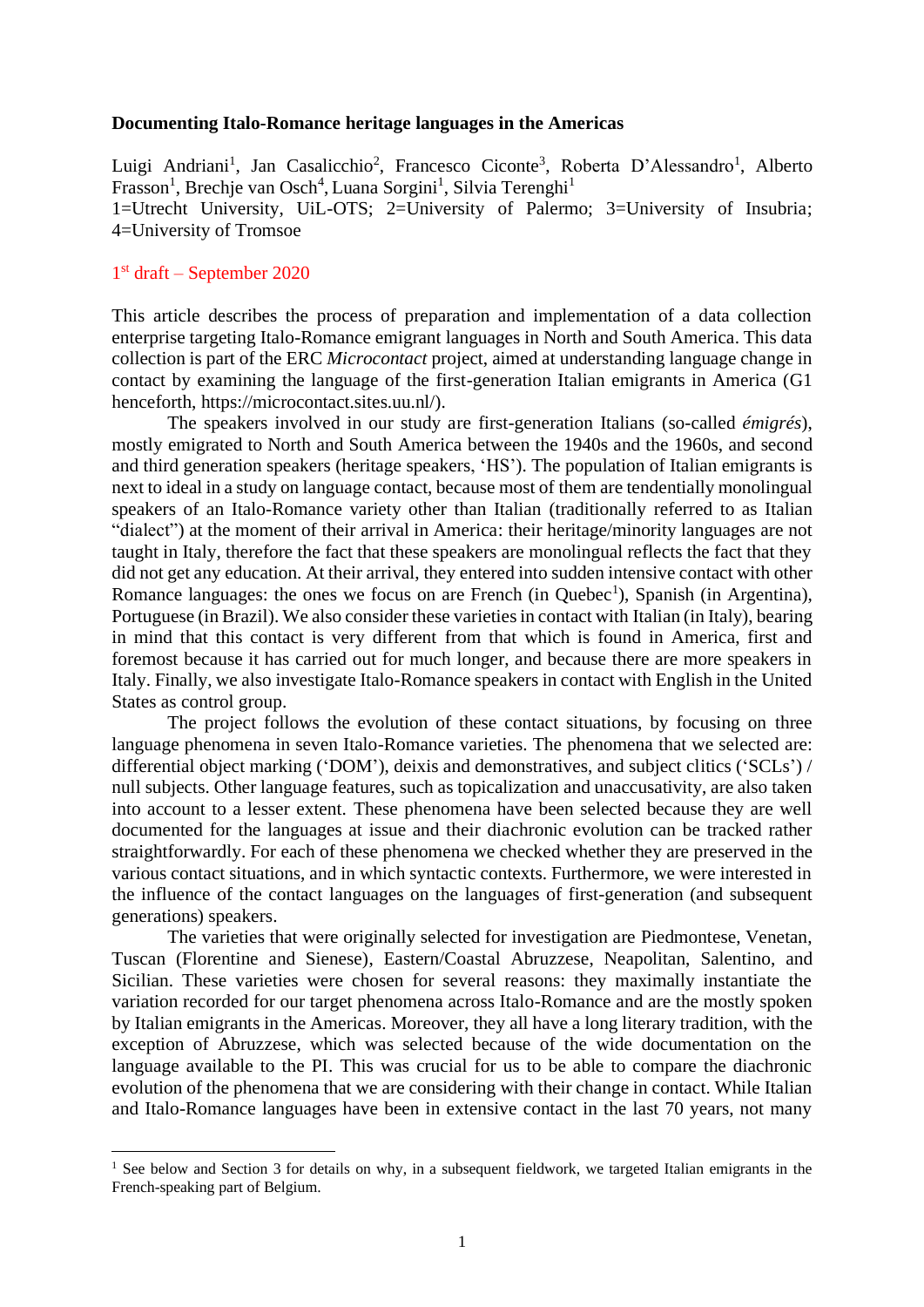people could speak Italian in the beginning of the previous century. This means that their development from Early Romance to the 20th century is mainly endogenous, and not due to contact.

The languages selected turned out to be not all optimal. In particular, it was not possible to find Tuscan, Salentino and Neapolitan speakers. A very large community of Calabrese and Friulian speakers was identified instead during fieldwork. In order to have a large and consistent set of data, it was decided to exclude the varieties with very few speakers and introduce Friulian and Calabrese instead.

An additional change of plan that we made regards the places where we carried out our fieldwork. Recall that the locations and languages that were originally selected were Argentina/Argentinian Spanish, Brazil/Brazilian Portuguese, Quebec/Quebecois French, and Italy/Italian. English was also included for control: we selected the English varieties spoken in New York and Boston. As a matter of fact, fieldwork research showed that the Canadian situation was rather different from what we had envisaged. Speakers of this area were in fact mostly Italo-Romance/French/English trilingual. English in particular was very perceptible in their spoken language, and therefore constituted an interference that was difficult to overcome. Instead, after some research, it became clear that Italo-Romance speakers in French-speaking Belgium present a profile that can be compared to that of our target population in Argentina and Brazil. In Belgium, we found speakers who had left Italy in the 1940s-1960s. Despite the geographic proximity between the two countries, their relationships with their homeland were as severed as those of the Italians who emigrated to South America. Moreover, no interfering additional languages (besides the target varieties and the contact language) were detected. Therefore, it was decided to move the data collection for contact with French from Quebec to Belgium. Finally, contact data from Italy were left as a backup, for the reasons given above.

This article is based on the several fieldwork sessions carried out by the Microcontact team. The first one targeted Argentina only (cf. Section 3 below) and took place in May 2018. It was followed by three parallel fieldwork sessions (March/April 2019) completed in Argentina, Brazil, and Quebec. The control fieldwork took place in New York City between October 2019 and January 2020, while a pilot fieldwork in Belgium was carried out in November/December 2019. The analyses that were performed over this first set of collected data were meant to be checked against more data in subsequent fieldworks; this has however been prevented by the current COVID-19 pandemic.

Because of the age of the speakers and the conditions in which the fieldwork was going to take place, we expected data collection to be quite difficult: in this paper, we discuss the issues arisen during fieldwork preparation and performance. Each section focuses on a specific stage of the data collection and is structured as follows: first, we introduce the background, i.e. the information that is already available in the literature and how we planned to use it to carry out our data collection. Then, we describe what the actual situation turned out to be. We conclude every section with a list of tips and warnings about what needs to be taken into account when performing a similar task.

More specifically, Sections 2 to 4 address issues related to our fieldwork, with a special focus on its practical (Section 2) and theoretical (Section 3) preparation, and on the main problems encountered when working with elderly population.

#### **2. Fieldwork**

#### *2.1 Where we started*

Fieldwork for Italo-Romance varieties in the Americas is rather unique and different from other kinds of fieldwork, in that it targets varieties that have been known, spoken and in many cases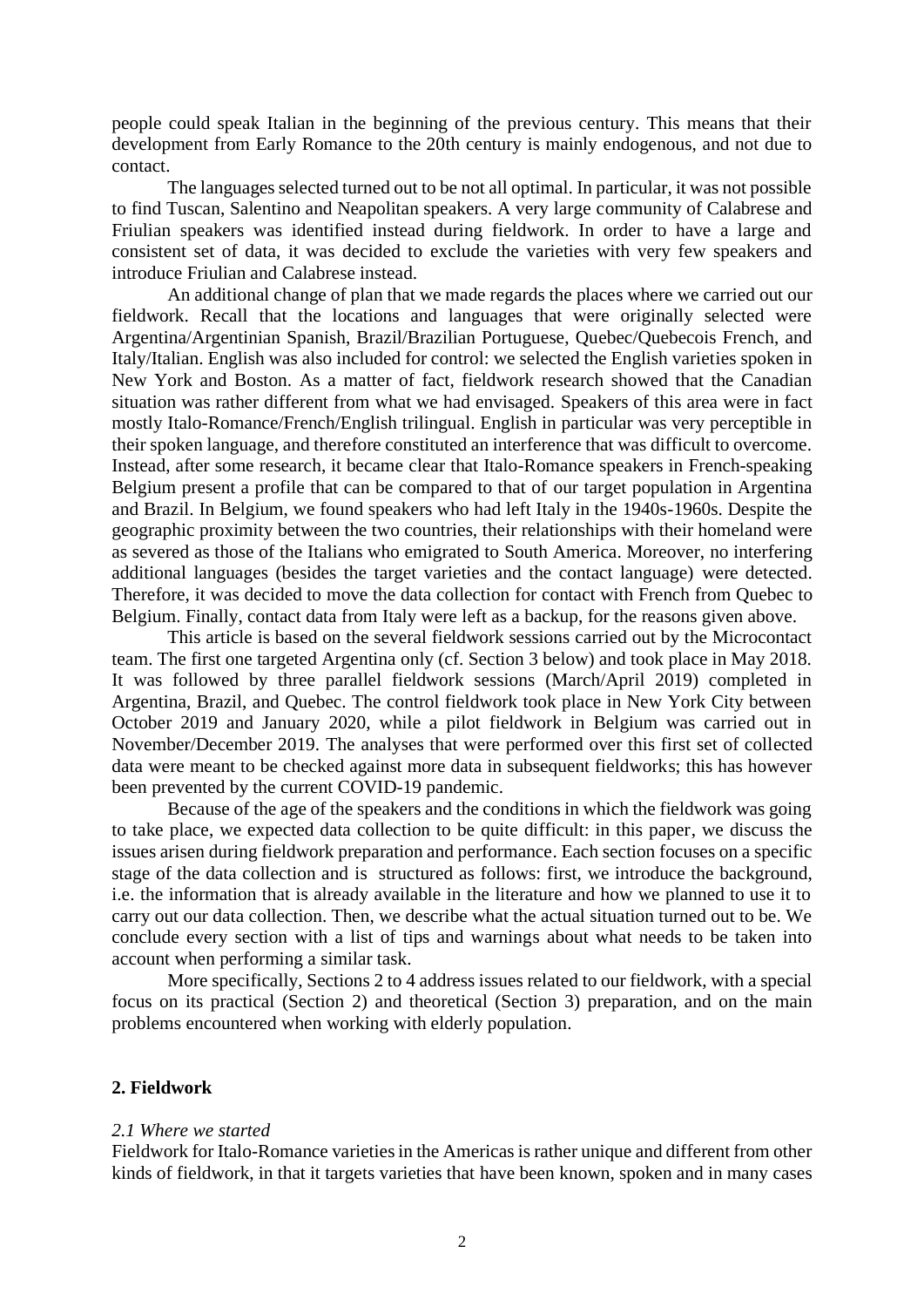also written for centuries, but in an environment which is not their original one. Furthermore, these languages have undergone contact with other Romance varieties for a considerable amount of time, and are therefore rather difficult to understand even for native speakers of the baseline varieties in Italy. On the one hand, this experience in not comparable to that of documenting a previously undocumented language of uncertain family; on the other hand, it is not as simple as carrying out a dialectological inquiry in Italy, where people share a common language (Italian) and can understand instructions and translations into Italian, and share at least one language with the interviewer.

In what follows, we report our fieldwork experience, focusing on the actual setup of Italo-Romance speaking communities for this section, and on the results of the syntactic inquiry in the next one.

Before turning to the presentation of each fieldwork area, some general consideration regarding data protection protocols that hold in Europe but not elsewhere. No fieldwork can start without a certified ethical clearance and an approved data protection protocol in compliance with the latest GDPR (General Data Protection Regulation 2016/679; see Leivada et al. 2019), which enforces strict, in some parts problematic, directives within the EU. Of course, these directives may not be entirely consistent with those of the non-EU countries. A challenging task is to check the GDPR against the regulations of the target country, seeking for an optimal level of mutual adherence. This can be done with the support of the embassies, which, however, can be slow, or even unresponsive. An effective alternative is to invite universities in the target countries to co-supervise the fieldwork, thus ensuring that data collection and storage comply with the regulations of both the EU and the target-country.

In addition to the GDPR guidelines, each research institution may have its own internal procedures for data protection and privacy impact assessment as well as different instructions for the fieldworker's conduct and safety. It is important to establish immediate contact with the offices in charge and provide a detailed description of the intended survey, restating, at cost of sounding redundant, the non-private nature of the questions and tasks involving the informants. Furthermore, it is worth bearing in mind that, at administrative level, all kinds of fieldwork proposal tend to be checked uniformly for ethical compliance, resulting at times in non-discrete evaluations of the potential infringements and risks, which instead vary significantly among science fields.

Regarding the actual data collection, it needs to be considered that Italo-Romance communities in the Americas have very different characteristics. In this subsection, we review the information about Italo-Romance communities available in the literature before the beginning of the project.

### *2.1.1 Argentina*

Argentina was a very popular destination for Italian immigrants in the 19th and 20th century. According to the website of the Ministry of Foreign Affairs, Argentina received 57% of the total amount of Italian people who emigrated overseas between 1946 and 1955<sup>2</sup>. At first, Italian immigrants moved there only temporarily to have a better income, so as to later improve their quality of life in Italy. This form of immigration started between the 18th and the 19th century, but it became a mass phenomenon in the last quarter of the 19th century. Temporary immigrants either stayed in Argentina for some years and then settled back to Italy, or they were seasonal workers, leaving Italy in autumn/winter and coming back in spring/summer. In the period of mass immigration, this trend was flanked by permanent immigration movements, where families would move altogether and settle in the new country (Ferrari 2008). Geographically, the first immigrants were predominantly northern Italians; in the last years of the 19th century,

<sup>&</sup>lt;sup>2</sup> These data are taken from [https://www.esteri.it/mae/doc\\_osservatorio/rapporto\\_italiani\\_argentina\\_logo.pdf.](https://www.esteri.it/mae/doc_osservatorio/rapporto_italiani_argentina_logo.pdf)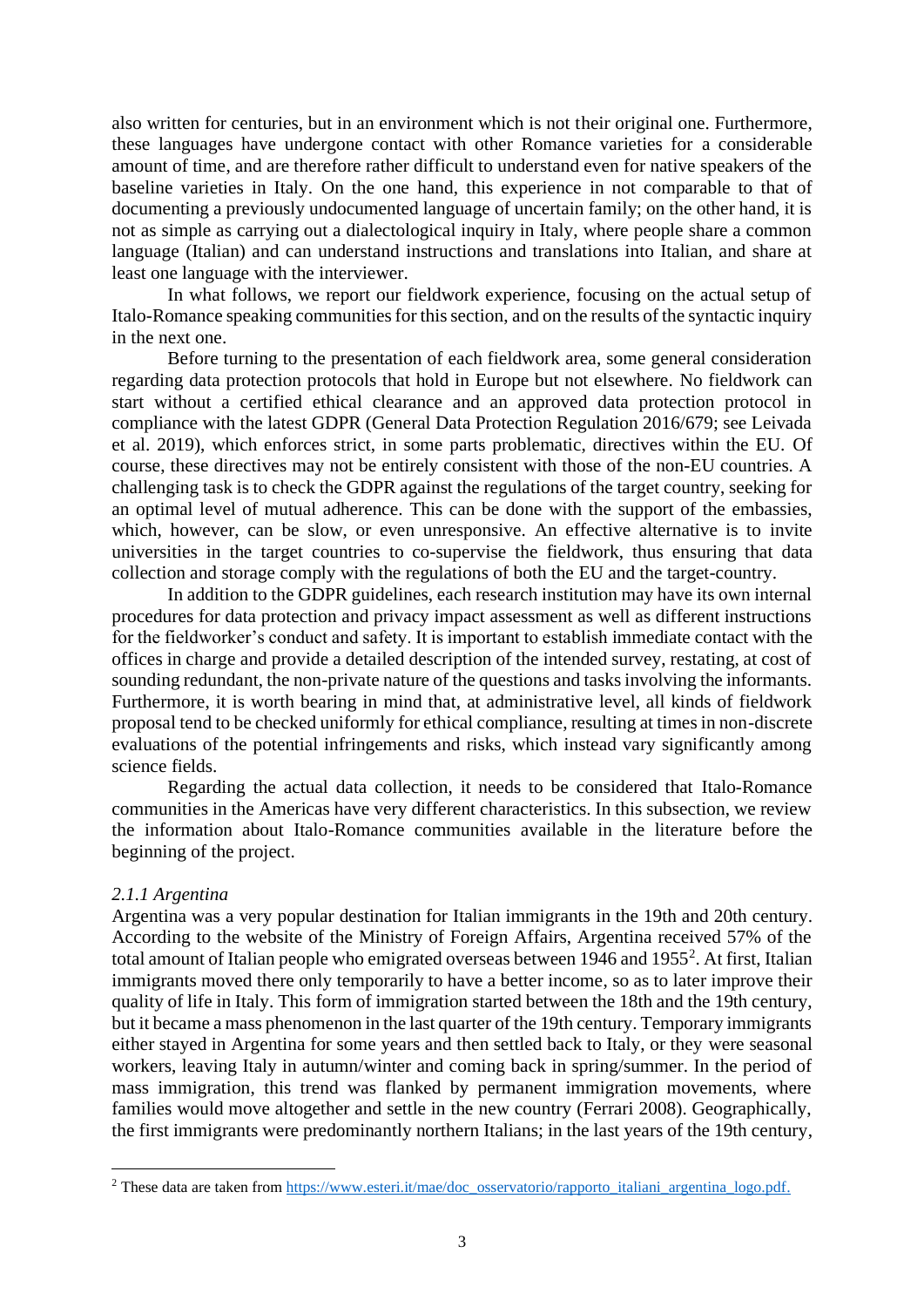immigration from the South grew more and more, and it became majoritarian before World War I.

The areas most interested by the arrival of Southern Italians were cities like Buenos Aires, Córdoba and Santa Fe. In these cities, the number of immigrants from various countries was extremely high, and Spanish was not only the official language, but also the lingua franca for immigrants that had different first languages ('L1s'). This was the optimal condition for the emergence of hybrid varieties like Cocoliche (see a.o. Bagna 2011), a contact variety often described by contemporary sources as a mix of Spanish and Italian, although we should point out that the Italian elements often came from Italo-Romance varieties rather than from Italian.

In some areas of Argentina, however, linguistically homogeneous communities arose, creating linguistic islands, such as in the Boca and Colonya Caroya. The first one, in the Boca, a district of Buenos Aires, was generated by Genoan immigrants, whose dialect is described as extremely popular and alive since the second half of the 19th century, but it was reported as essentially dead during the 1980s. In contrast, Colonya Caroya, a town in the province of Córdoba, was home to immigrants from Friuli, and the language was still alive and popular in the 1980s (Meo Zilio 1988).

As for Southern Italo-Romance varieties, we only had a rough idea of the situation before the fieldwork took place.

#### *2.1.2 Brazil*

Brazil used to be one of the main destinations of Italian emigrants in the second part of the 19th century. The main areas of Italian immigration were the states of São Paulo (especially for immigrants from southern Italy) and Rio Grande do Sul, the southernmost Brazilian state (especially for immigrants from northern Italy).

In the case of São Paulo, Italian cultural heritage is still alive, but HLs died out fast, as the communities assimilated to the Portuguese-speaking majority. Moreover, Brazilian authorities carried out campaigns against the use of foreign languages (including Italian and Italo-Romance varieties) in the 1930s, which ultimately led to a ban on their use in the 1940s. Consequently, there are no traces left of southern Italo-Romance varieties in São Paulo, nor of the "Paulistano" Italian, a koine variety of Italian strongly influenced by Portuguese that was used in the city at the turn of the 19th century (Cenni 2003).

The case of northern immigrants to Rio Grande do Sul is different: they settled in extremely isolated mountain areas, a condition that allowed their varieties to resist the ban on the use of the language imposed in the 1940s and pressure of Portuguese in recent years. Almost half a million people, descendants of the original settlers, still speak a northern Italo-Romance variety in the area, a phenomenon that has been the focus of many sociolinguistic studies conducted in Brazil. These speakers, despite being mainly third or fourth generation HSs, are native speakers of an Italo-Romance variety and they do not have any knowledge of Italian in most cases. Therefore, they are good candidates for the study of contact with Portuguese, their second language. Since these communities are particularly isolated and not very easy to reach, during the year prior to the fieldwork, relationships were developed with the Venetan Association of Rio Grande do Sul and the Federal University of Santa Maria, as well as a few other contacts in the area, with the goal of developing trusted local contacts.

The number of Italian immigrants to Brazil started to decline at the beginning of the 20th century and almost came to a stop after World War II, thus earlier than in other American countries. This makes it very difficult to find G1 speakers who are still alive. An exception to this situation is the city of Porto Alegre, the capital of the state of Rio Grande do Sul, to which immigration from southern Italy continued after World War II. Therefore, we selected the state of Rio Grande do Sul as our target area for the fieldwork in Brazil, as it is home to both G1 and HSs of both northern and southern varieties.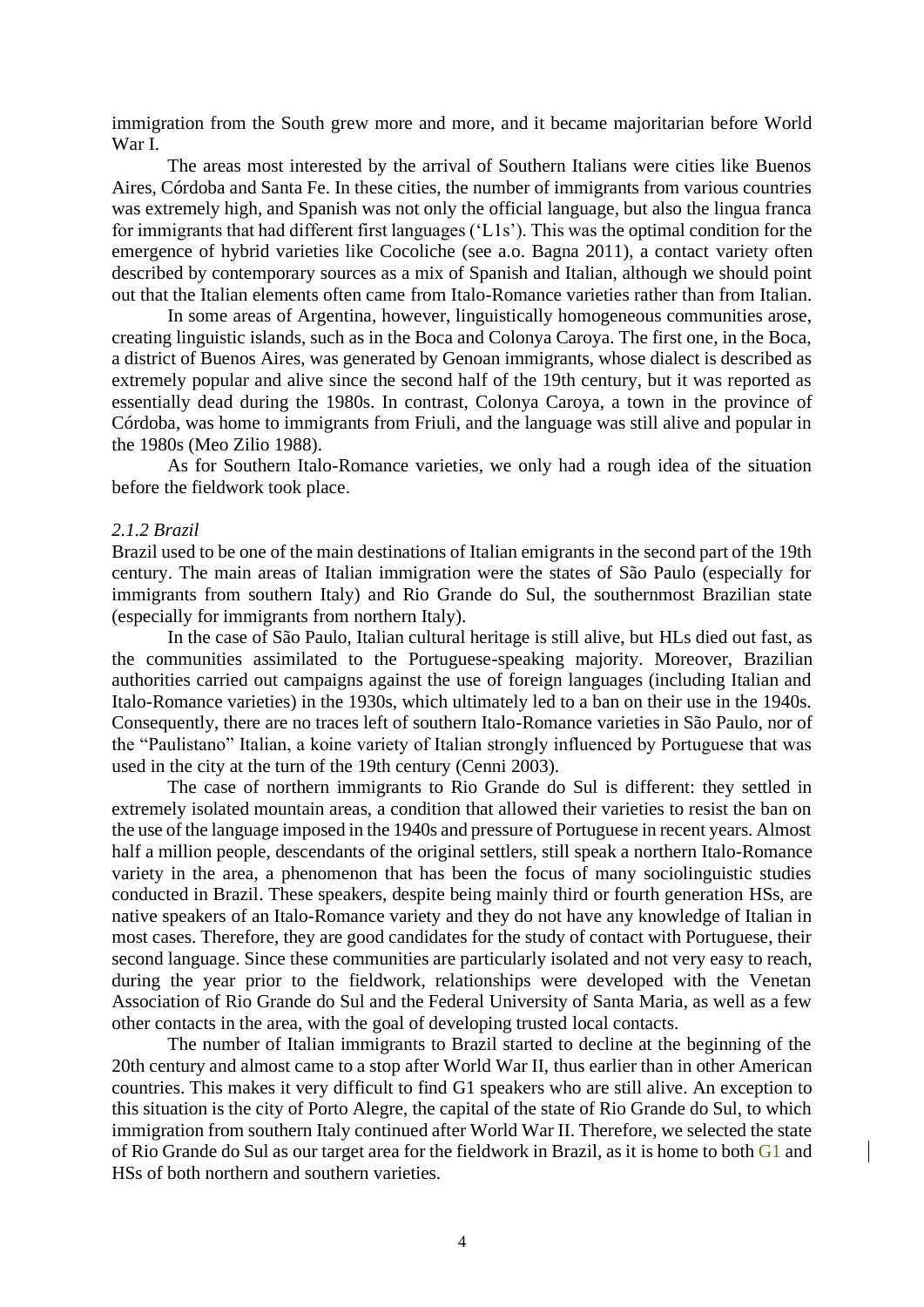### *2.1.3 Quebec*

The situation in Quebec was expected to be yet dissimilar. To begin with, the demographics of the Italian emigrant population is quite different than in the rest of America: emigration to Canada, and more specifically to Quebec, is relatively more recent than that to the other areas under investigation. Although the first records for the Italian emigration to Canada date back to the last quarter of the 19th century and the migration flow never completely stopped, the movement intensified only between 1951 and 1967. Due to this demographic difference, the majority of speakers of the first generation in Canada were typically not (completely) illiterate when they left Italy, as they had received at least some formal education in Italian, besides being exposed to the national variety in the increasingly popular medias. Therefore, we knew that Italian, or at least a non-standard variety thereof, was not going to be a completely negligible source of interference on the dialects of our informants. We based our knowledge on available studies on the language(s) spoken by the Italian community of Montreal (focusing on their Italian: Reinke 2014 and the extensive production by Villata, e.g. Villata 2010).

Moreover, the overall migration flow to Canada was never comparable in range to that of our other research areas: its peaks, registered in 1956, 1958, 1966, and 1967, were of roughly  $28,000$  people a year.<sup>3</sup> Therefore, we expected to find less participants in this research area than elsewhere even if we do not have the exact numbers for Quebec only.

Finally, some parts of Quebec are *de facto* bilingual areas: while French is the only official language of the province, English is widely spoken, especially in Montreal. However, we relied on general knowledge of pro-French campaigns and policies, particularly strong during the 1970s, for the inclusion of the area in our study. Still, we were prepared to find some (reduced) instances of speakers also proficient in English, at least to some extent: those would have ideally been excluded from our study, to avoid the confounding factor of an additional variety, let alone a non-Romance one.

#### *3.1.4 US*

Italo-Romance varieties have been exported to the US since (at least) the 19th century; the census from 1880 recorded 81,249 Italian migrants, and this steeply increased up to 4,114,603 by 1920 (cf. Cavaioli 2008). In the year-2000 census, "Italian" was reported to be spoken by about a 1,000,000 people in the US, with the most significant numbers concentrated in the Northeast of the country,<sup>4</sup> where we carried out our fieldwork. However, according to the multi-year American Community Survey 2009-2013, there has been a decrease of about 300,000 speakers, i.e. a third less in over 10 years. This is most likely due to a rapid language shift to English only, which typically occurs within the third generation in Italian communities abroad (see De Fina 2014; for NYC, see Haller 1987, 1993). For this reason, the vitality of Italo-Romance varieties spoken in the US is endangered, as it is virtually impossible to come across Italo-Romance HSs past the first US-born generation.

Moreover, these statistics lump together the languages imported by Italian migrants under the umbrella term "Italian". This is largely inaccurate, as pre-WWII migrants mainly exported their local languages, rather than Italian, as we know. This situation changed after WWII, particularly after 1965 with the Immigration Reform Law, thanks to which the families

<sup>3</sup> Source: ISTAT, [http://seriestoriche.istat.it/fileadmin/documenti/Tavola\\_2.9.1.xls.](http://seriestoriche.istat.it/fileadmin/documenti/Tavola_2.9.1.xls)

<sup>4</sup> New York State (294,271), New Jersey (116,365), Pennsylvania (70,434), Massachusetts (59,811), Connecticut (50,891), Maryland (13,798), Rhode Island (13,759), and Virginia (10,099) [\[https://www.census.gov/population/cen2000/phc-t20/tab05.pdf\]](https://www.census.gov/population/cen2000/phc-t20/tab05.pdf). Notice that not for all countries can we find the same level of accuracy and documentation regarding the population census. We report here what was available to us before we went on fieldwork, and the information on which we based our planning.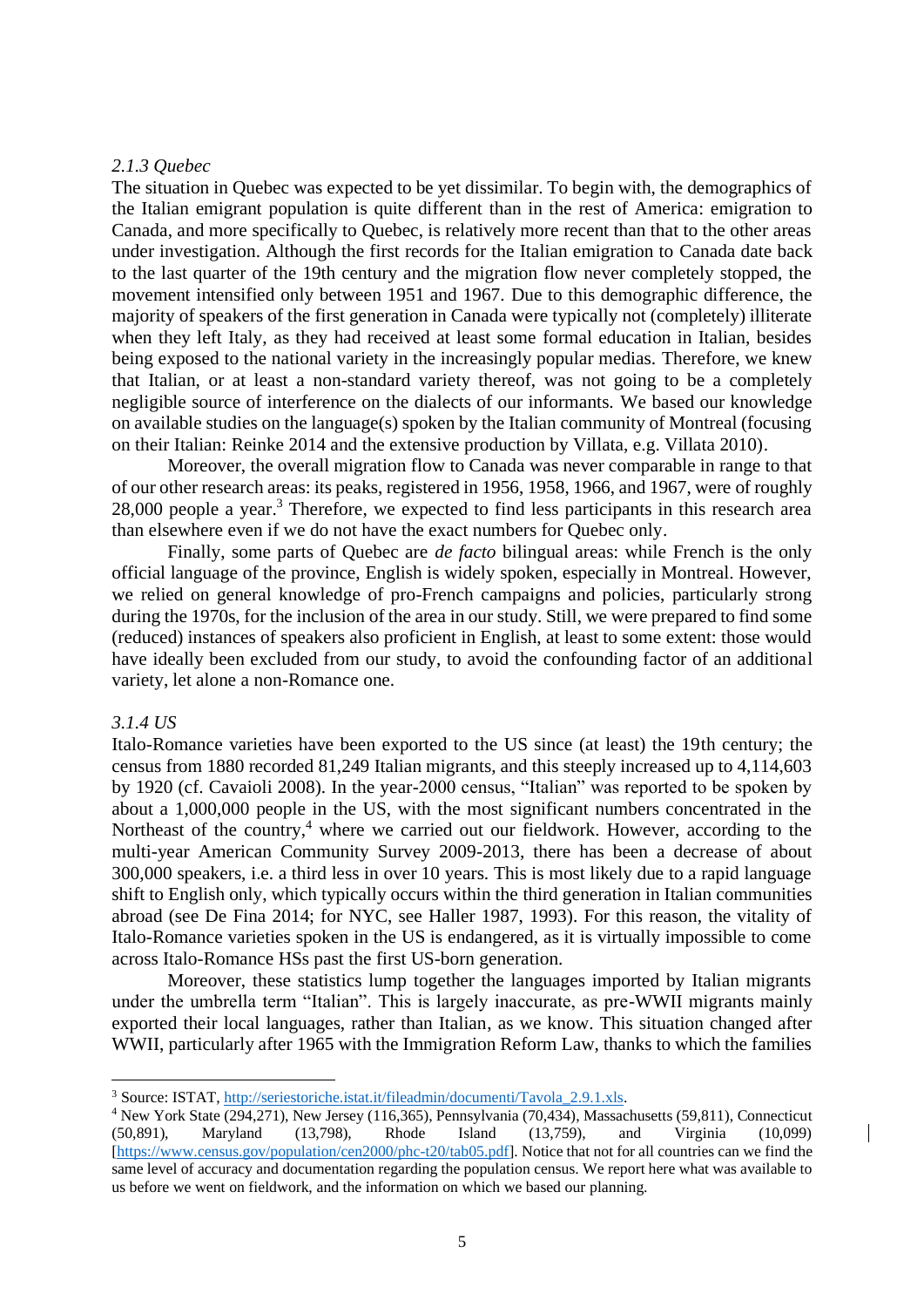of Italian migrants were allowed to legally live and work in the US. These more recent waves of migrants had an 'Italianizing' impact on the local Italo-Romance languages, as speakers were more schooled (in Italian) and, hence, no longer Italo-Romance monolinguals like the previous migrants (Haller 1991: 391-392; De Fina & Fellin 2010). Thus, the speakers' competence in their local languages started being affected – to differing degrees – by the imported Italian, as well as English. Viceversa, the Italo-Romance substrate, alongside English, also permeated into the regional Italian of these migrants. Moreover, the co-presence of moreor-less-intelligible local varieties brought about the need for a linguistic koine, i.e. a shared Italo-Romance variety intelligible to everyone, and this has been the focus of most studies on Italian communities in English-speaking countries. Indeed, this situation is documented for New York by Haller (1987 *et seq.*) and is common to other urban contexts with Italo-Romance– English contact, e.g. Sidney Italian (Bettoni 1990, 1991) and Montreal Italian (Reinke 2014).

As far as New York is concerned, Haller's (1987, 1993, 1997a, 1997b, 2002) work provides a solid description of the (socio)linguistic situation of the Italian community between the years 1980 and 2000. He proposes a multilingual continuum for Italo-Romance varieties, which are "used, besides English, with various degrees of competence, according to generation, time of emigration, and education" (Haller 1987: 396): "*'Standard' dialectal Italian*, *Italianized dialect*, *pidginized American Italian*, and *archaic dialects*". As for the koine variety, Haller confirms that "[t]he migration from the depressed South to Rome and Northern Italy and the emigration to the United States both acted as 'Schools of Italianization', exposing individuals for the first time to other dialects and languages and forcing them to develop a *lingua franca* in order to be able to communicate with each other" (Haller 1987: 393). Hence, while the Italo-Romance local dialects would be employed within the family and closer-knit circles of fellow countrymen, this Italian koine has been functioning as the 'community language' for decades (Haller 1991; 1997a: 401). A few decades later, this situation is currently at its peak, with Italo-Romance varieties slowly fading away and Italian taking over (if at all), next to English.

### *2.1.5 Interim summary*

Despite our awareness of the social differences between the different areas where we intended to collect data, before starting our fieldworks we were working under the hypothesis that the most relevant socio-historical conditions were comparable for all the targeted countries: we expected to find G1 speakers with very low competence, if any, in Italian (even in its regional varieties), who maintained little contact with the respective communities of origin in Italy. Moreover, we expected the varieties under analysis to be faithfully preserved by the communities abroad, at least as home languages, and as such passed on to the following generation(s). The advantages of such scenario would have been the possibility to systematically exclude the influence of external factors (e.g. competence, language exposure, age of bilingualism onset, *etc.*, as well as socio-historical variables) on the development of the phenomena under analysis, and to assess, for each HS, the input language (i.e. the language spoken by their parents, the G1) with an outstanding level of detail also at the microvariation level.

However, in some cases the socio-historical differences proved to be more far-reaching than expected and to have a non-negligible bearing on the linguistic profile of our informants. These issues are discussed in more detail in the following section, along with some practical matters that should be considered when organizing a fieldwork, and followed by the solutions we found to the various issues that arose.

### *2.2 What we found*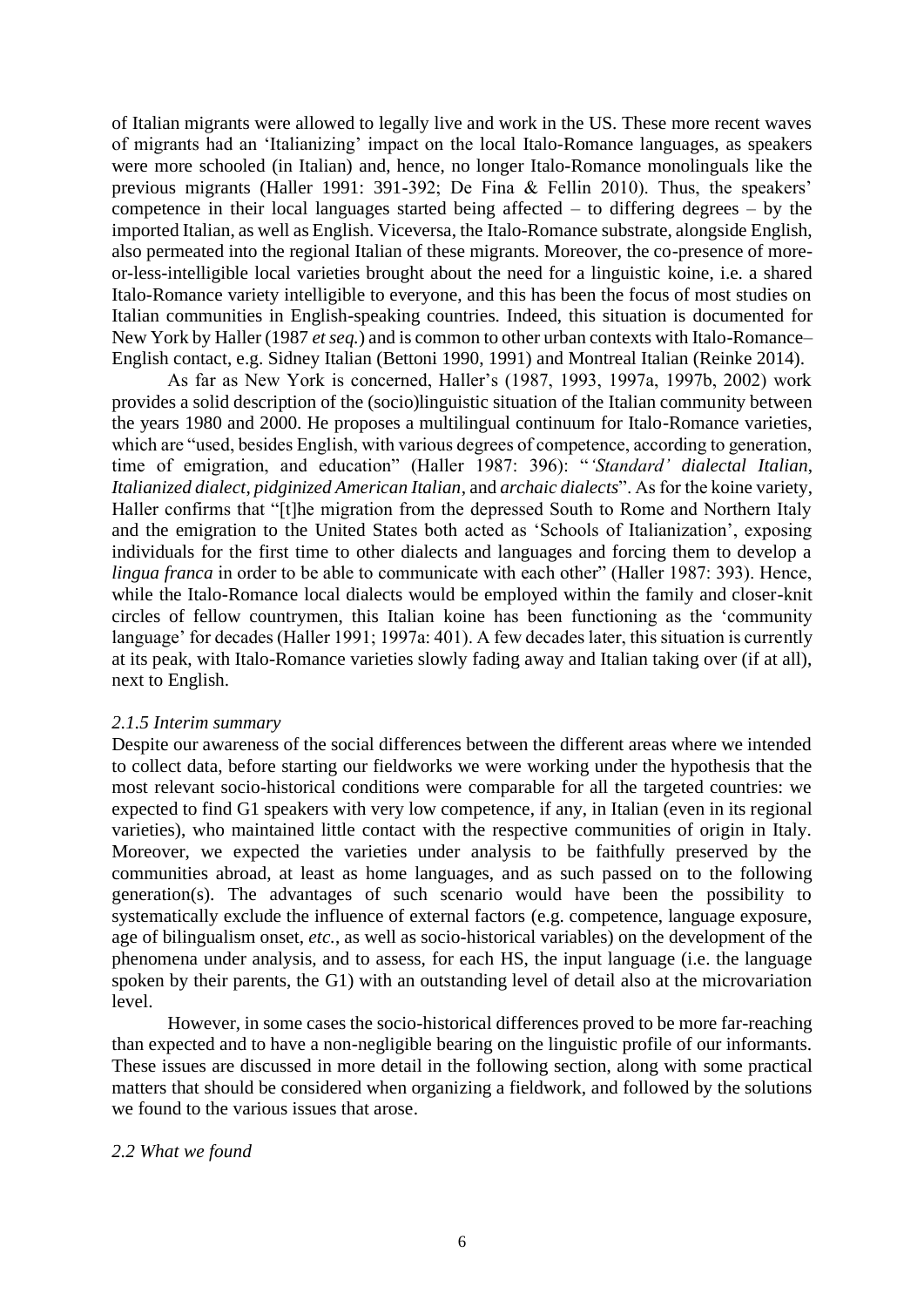#### *2.2.1 Argentina*

As we discussed above, Argentina was the destination of huge immigration waves since the last decades of the 19th century. When trying to reach out for associations of Sicilian, Neapolitan and Abruzzese people through emails, however, we received an enormous amount of Non-Delivery Reports (NDRs) that led us to think that they were mostly not active anymore. At that point, we asked information to Facebook groups dedicated to Italians' descendants in Argentina, and to distant relatives<sup>5</sup>. Neither crowdsourcing nor any subsequent attempts helped identify speakers who could qualify for our inquiry.

Due to the lack of information, we decided to set a pre-fieldwork, with the specific goals of checking the current situation within the Italo-Romance communities and establishing a network of informants for the following fieldwork. This pre-fieldwork was carried out only in Argentina as that was the area where least contacts could be found before the actual fieldwork. Once in Argentina, our researcher was able to establish a good network after visiting the presidents of some associations and some colleagues at local universities.

The pre-fieldwork was followed by the actual fiedwork, during which we targeted immigrants who moved to Argentina after World War II, as well as their few descendants who had acquired the Italo-Romance variety. As in other American countries, the institutions, especially schools, played a major role in the diffusion of the monolingual Spanish model. The researchers were told various times that teachers explicitly suggested, or even ordered, the parents to speak only Spanish to their children, in order to avoid "confusion" in the child's language ability<sup>6</sup>.

Unfortunately, these interventions were effective most of the times, so that the Italo-Romance varieties were abandoned by almost all immigrants. Exceptions are found especially when there were elder family members (especially grandparents) who never managed to learn Spanish and thus kept speaking their Italo-Romance L1 to their grandchildren.

Despite the geographical distance, during the Argentinian fieldworks we found that the local Italian community managed to keep strong bonds to their hometowns by frequent visits to Italy (especially starting from the 1980s) and through the countless regional and local associations. According to our informants, the associations were particularly active in the 1940s-1970s in recreating a sense of Italian community through recurrent parties and celebrations. The members of the associations tried and still try to maintain the traditions of their home regions, such as religious celebrations, typical food and even clothing. Curiously enough, the only thing they usually did not maintain is the local language, switching to Italian or even, and most commonly among younger members, to Spanish.

More generally, Italian gained ground because of marriages between people originating from different Italian regions, who choose to speak Italian to their children to keep a stronger bond with their home country. In the bigger cities, there are also schools of the Italian community, in which some subjects are taught in Italian. Finally, although the immigrants and their descendants feel a particular link to their region, they feel proud of Italy as a whole and

<sup>&</sup>lt;sup>5</sup> In the case of Abruzzese, one of our contacts wrote to us: "La Argentina ha recibido inmigrantes de todo el mundo que han traído sus idiomas y dialectos, pero al haberse mezclado con toda la sociedad no sabría si continúan hablando el dialecto. Por ejemplo mi abuelo Francisco no hablaba su dialecto, hablaba español." ['Argentina has received immigrants from all over the world, who brought their languages and dialects with them, but as they have integreated in society, I'm not sure whether they still speak their dialects. For instance, my grandfather Francisco didn't speak his dialect, he spoke Spanish.']

<sup>&</sup>lt;sup>6</sup> As one of our speakers told us during the interview: "In taule a si fevelave simpri furlan, ai vut tancj di chei problems ta scuele, parcè che i disevi peraules in furlan, e an clamat a me mari, che no si feveli plui il furlan parcè che no si podeve." ['We would always speak Friulian at home, I had so many problems at school because I would say words in Friulian, and they called my mum so that we would not speak Friulian anymore because it was not allowed.']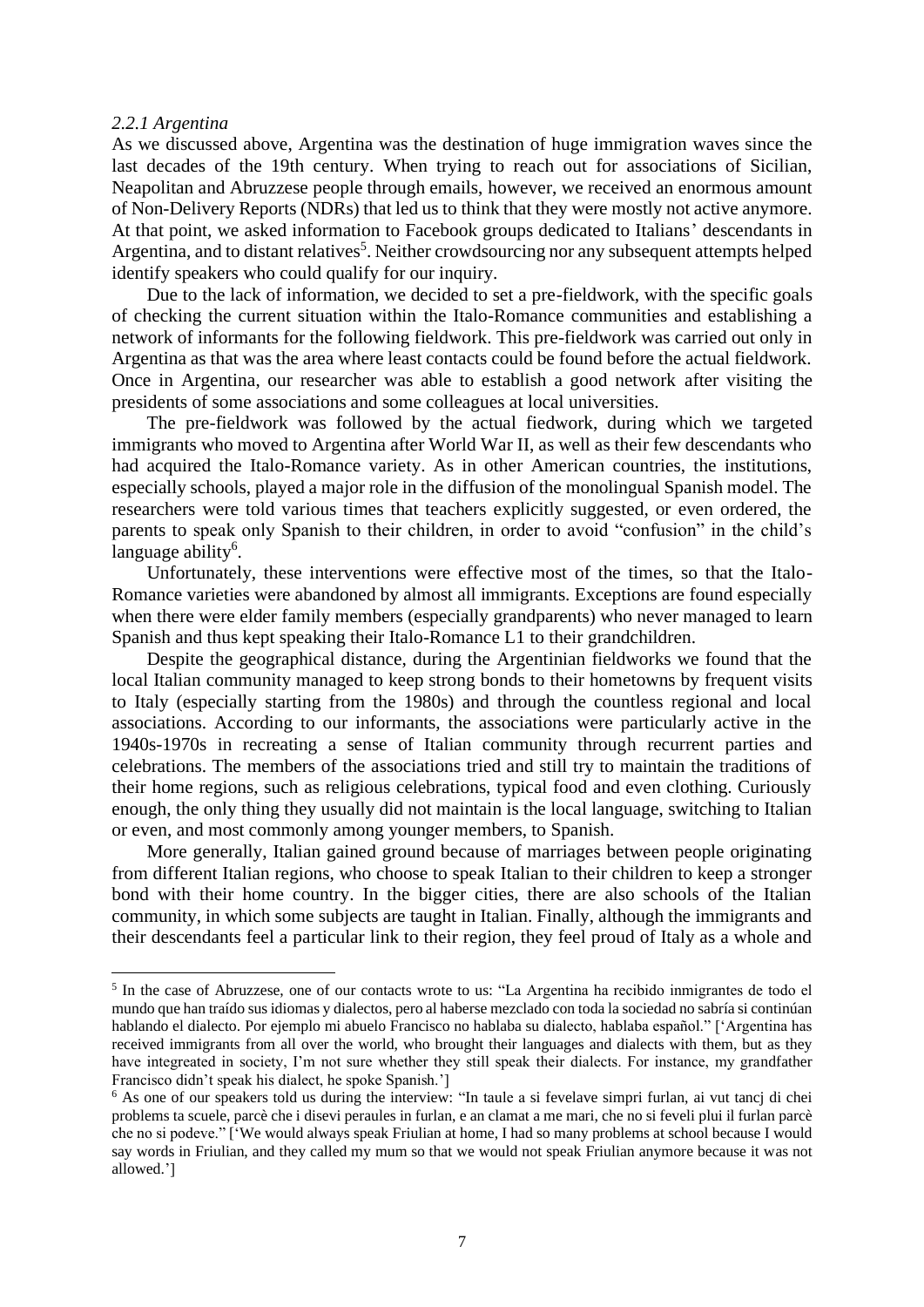identify with it, especially when they talk to people who do not have an Italian emigration background. As a consequence, most first-generation immigrants (let alone the subsequent generations) speak Italian besides their local variety, and they all insisted in speaking Italian to the fieldworkers.

The associations were very useful in our search for informants, since they know most members of the community. However, even they could not indicate more than two or three people each, because there are not many speakers left. On the other hand, some associations offer courses in their regional Italo-Romance variety, which are followed by second or third generation immigrants who never developed a high proficiency in the language and wish to improve it (or even to learn it from scratch). In the Friulian association of Buenos Aires and in the Piedmontese association of Córdoba, for example, 8-10 people followed the language course. They were a useful source for our search for HSs.

The informants we interviewed were found mainly through members of the associations and, in Santa Fe, thanks to the Italianists of the Universidad Nacional del Litoral, who are running a project on the Italian cultural heritage in this city.<sup>7</sup> In three cases we found speakers of Cocoliche (see 2.1.1 above): unfortunately we could not interview them, because they belong to the oldest members of the community and were unable to perform our tasks. In addition, they usually could not distinguish anymore between Cocoliche and their own Italo-Romance variety.

Overall, most informants were kind but rather suspicious at the beginning, especially in the bigger cities: due to the general unsafety, they all refused to receive the fieldworker at home, unless he was accompanied by a member of the community they already knew. As a result, when possible, the interviews were held in the rooms of the emigrants' associations. However, in some cases they had to be carried out in bars, a less than ideal place, as informants could be distracted, the audiostimuli of the questionnaire were difficult to understand because we had to lower the volume, and the recordings were affected by background noises.

As far as the geographic distribution is concerned, we observed that the Italo-Romance varieties are still found in the main cities. Nowadays, however, their use is limited to the family group, and there are very few speakers with a high proficiency in the second and third generation. In the smaller centres, on the other hand, the Italo-Romance varieties have virtually died out. One significant example is Colonia Caroya, in the province of Córdoba: until some decades ago, Friulian was the main language (Spanish being the official language only), to the extent that, according to our informants, it was impossible to find a job there if you did not speak Friulian. Nowadays, however, the situation has radically changed: we could only find three informants (all above 70 years old), while the rest of the community speaks neither Friulian nor Italian.

### *2.2.2 Brazil*

In Brazil, Italo-Romance varieties survived mainly in the countryside and, to some extent, in bigger cities in southern areas of the country, as we highlightedabove, in section 2.1.2. Immigration from Italy after World War II was very limited, therefore it has been quite complicated to find first-generation immigrants with the right profile for our fieldwork. The state of Rio Grande do Sul was the best option, as both northern and southern varieties are still spoken in the area by G1 and HSs.

10 interviews were carried out in Porto Alegre, which is home to a big community of Calabro-Lucanian speakers, as well as smaller Sicilian and Abruzzese communities. The language used by the interviewer was mainly Portuguese. The first problem encountered in Porto Alegre was the general sense of distrust shown by local associations of HSs towards the

<sup>7</sup> The responsible of the project is prof. Adriana Crolla (http://www.fhuc.unl.edu.ar/portalgringo/crear/gringa/).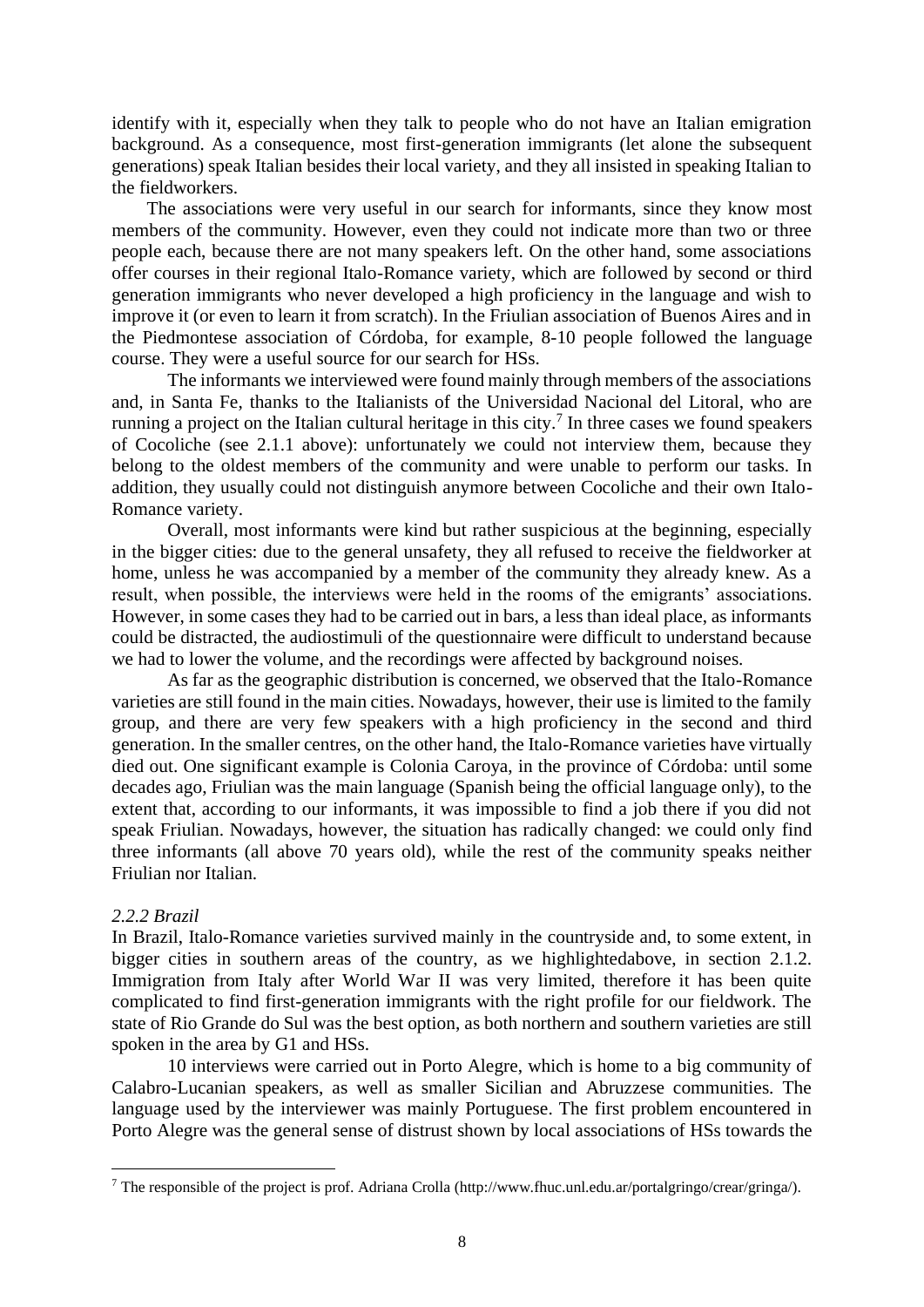research; in particular, one of the local associations, the Abruzzese Association of Rio Grande do Sul, refused to help in finding informants for the interview. A few participants were found as a result of active posting on Facebook groups of descendants. The best result accomplished in Porto Alegre, however, was the successful cooperation with the Calabrese Centre of Rio Grande do Sul; this contact was established prior to the fieldwork and helped in finding Calabro-Lucanian G1 and HSs. The Calabrese community in Porto Alegre is formed by immigrants (and descendants) from the town of Morano Calabro and they therefore speak exactly the same variety, the Moranese dialect. However, also in this case, the general sense of distrust was evident; getting a written informed consent was particularly problematic, since most of the participants were afraid it could be a scam.

The inner part of the state of Rio Grande do Sul is home to almost two millions of descendants of immigrants from northern Italy; most of them maintained the language of their ancestors across generations, as a result of the conditions of isolation in which these communities live. 42 interviews were carried out in the area of the Serra Gaucha and in the Fourth Colony of Italian Immigration. The languages used by the interviewer were Venetan and Portuguese. The condition of isolation of these communities, which helped in the preservation of three northern varieties (Venetan, Friulian and Lombard), also represented the main obstacle in reaching the speakers. In some cases, the only way to get to the villages was by car. The contacts we established in the area made it possible not only to physically reach the speakers, but also to help the communication with old people who, in some cases, never left their villages and were therefore not always willing to talk to a foreigner or be recorded. Unlike the Calabro-Lucanian informants in Porto Alegre, speakers of northern varieties in Rio Grande do Sul are the descendants of immigrants that came from different areas in Italy. Their dialects are not exactly identical to each other, nor to the varieties of the languages spoken in Italy. Besides, isolation from Italy made it possible for archaic features of the languages to be preserved in these varieties. The written informed consent was problematic for informants in the Serra Gaucha and in the Fourth Colony of Immigration as well. The interviewer decided to opt for a recorded oral consent by the informants: the whole informed consent form was read out loud during the recording and participants consequently accepted to be interviewed.

Overall, the good outcome of the data collection in Brazil strongly depended on the contacts the interviewer established prior to the fieldwork. The necessity of having trusted relationships with local members of the communities proved to be essential in consideration of the geographical and social structure of the country

#### *2.2.3 Quebec and Belgium*

In Quebec, the socio-historical issues highlighted above (younger emigration, bilingualism) turned out to be significant, as they substantially altered the speakers' profiles. The main differences, with respect to the speakers we found in Brazil and Argentina, were indeed the age of the speakers (younger, with physical and cognitive correlates – cf. 3.3.1) and the knowledge of other languages: most of our speakers had full knowledge of (regional) Italian and English, in some cases at the expense of French (the target contact variety for the area). Moreover, the Italian immigrants managed to achieve a reasonable level of economic well-being, which translates, among other things, into increased contacts with Italy. Therefore, most of our informants had been to Italy several times since they had left the country, and some of them regularly spent their holidays there, even for several months each year. Even those who, instead, did not have a direct and prolonged contact with their hometowns had been in regular contact with their relatives in Italy via long-distance communication devices over the years.

Another issue that we faced in Quebec were the different sociolinguistic settings of the two main areas of investigation, Montreal and Quebec City. The latter has a small Italian community and its members mostly switched to French on a daily basis because of marriage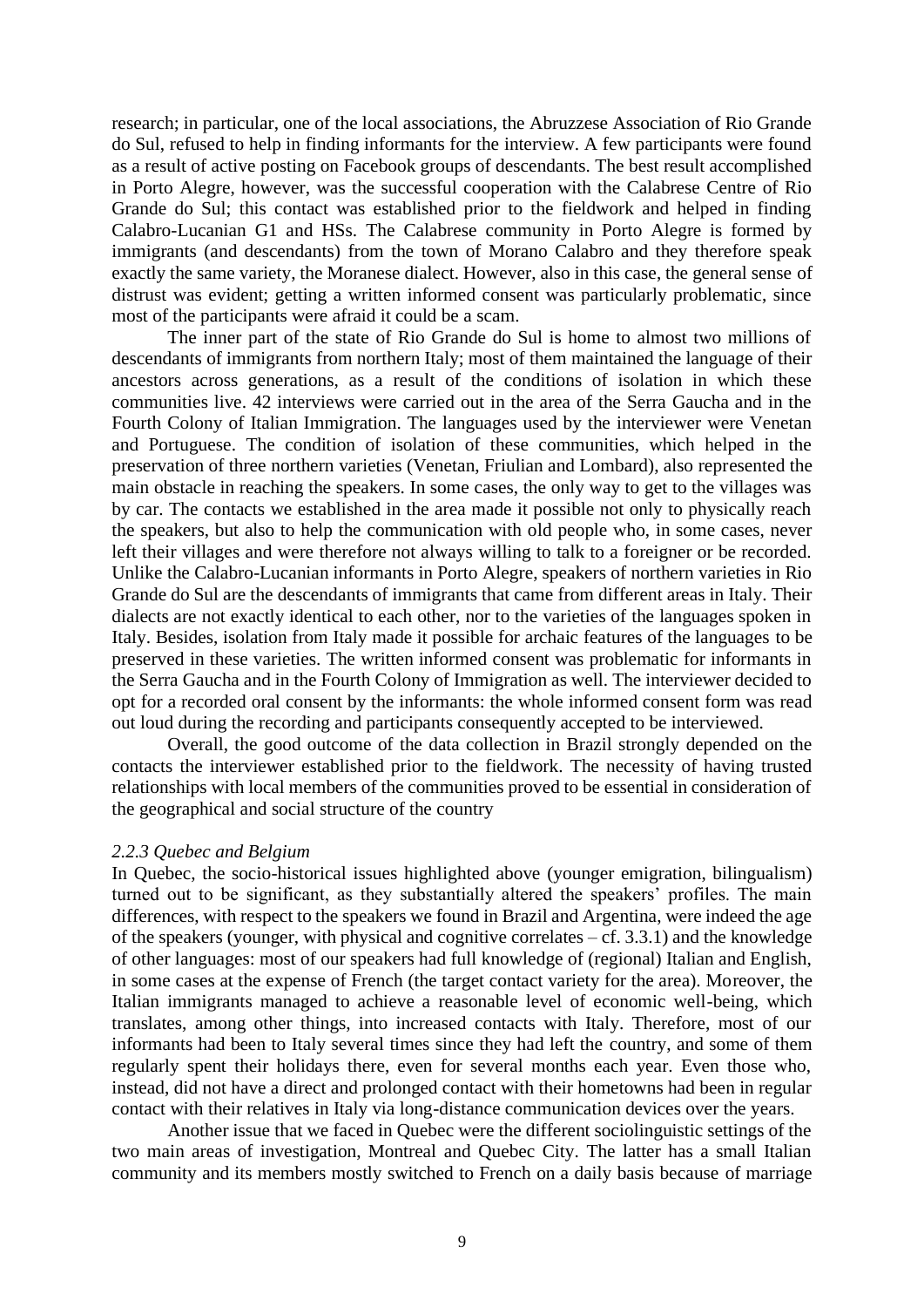with their local partners: on the whole, this had a negative impact on the transmission of their languages to the subsequent generation(s), as attested by the fact that we could only retrace one HS of an Italo-Romance variety in the whole city (Venetan), against 9 G1 speakers of different Italo-Romance varieties, mostly Piedmontese, Venetan, and Friulian. Montreal, on the other hand, was the destination of a massive emigration flow from Italy: the traditional Italian area, *la petite Italie* ('little Italy'), is nowadays a sheer memory of the Italian emigration. While it is home to the Church of the Madonna della Difesa, built by the Molisano community in the late 1910s, and it still shelters some Italian shops and cafés, over the years the bulk of the Italian community has moved away from it, to the outskirts of the city (e.g. Saint-Léonard and Rivièredes-Prairies, in the northern part of the island) as well as to its neighboring municiplities, especially Laval. However, this setting, too, proved to be detrimental to the preservation of the Italian dialects: the presence of emigrants from linguistically different areas of Italy and the necessity of mutual help and support resulted in the development of an Italian koine, which, besides English and French lexical borrowings, adds many regional structural and lexical features to a (broadly speaking) Italian structure. This variety ('Italianese', e.g. Villata 2010) is the most readily available one to our informants for daily communications within the community and, over time, has overshadowed the original dialectal richness of the city: as a result, once again, we only managed to interview one HS of one of the target Italo-Romance varieties (Sicilian), whereas 22 G1 speakers of various target languages participated in our study.

A further difference between the two areas of interest in Quebec is linked to the contact varieties, as mentioned above. While French is the contact variety for the Italians who emigrated to Quebec City, English is the most widely spoken local language for the Italian community in Montreal. This latter outcome, despite the efforts to make all new residents and their descendants converge on French (above all: via education policies), is due to the prestige of English in the wider North American context. Due to these differences, our informants in Quebec were very far away from our ideal speaker profile: instead of illiterate, dialectal speakers with a working knowledge of the contact variety, we found quite literate informants, with a good knowledge of some variety of Italian (a koine one, with specific regionalisms, if not a variety closer to the standard), a passive to good knowledge of French and a good general knowledge of English, the most widely used language outside of (but sometimes: inside, as well) the community, especially in Montreal.

In the attempt to find a speaker profile that matched more closely the ideal speaker for this research, we targeted Belgium. The Italian emigration to Belgium reached its peak right after World War II, with the bilateral agreements between the two nations. First signed in 1946, but effective until 1956, these agreements regulated the transfer of Italian workers to the Belgian mines. Despite the well-known presence of Italians in its territory and its greater geographical accessibility, Belgium had been originally excluded from the investigation areas because of its (relative) closeness to Italy, that could have led to many contacts between the emigrants and their hometowns. However, after we assessed that the Quebec Italian population did not match the required profile sufficiently, and given the accessibility of the area, we decided to run a small-scale fieldwork in the French-speaking part of Belgium.

This pre-test on the general feasibility of a more in-depth study of the Italian emigrant community in Belgium, taking into account our original socio-historical and sociolinguistic conditions, proved extremely fruitful. We decided to target the southern mine region around Charleroi and La Louvière, besides Bruxelles; in total, we interviewed eight informants: six G1 and two HSs. Our original worry of a population more connected to the homeland turned out to be unfounded: as we were told, the mines working contracts ensured that the miners did not go back to Italy for the whole contract duration, reducing the links considerably. After the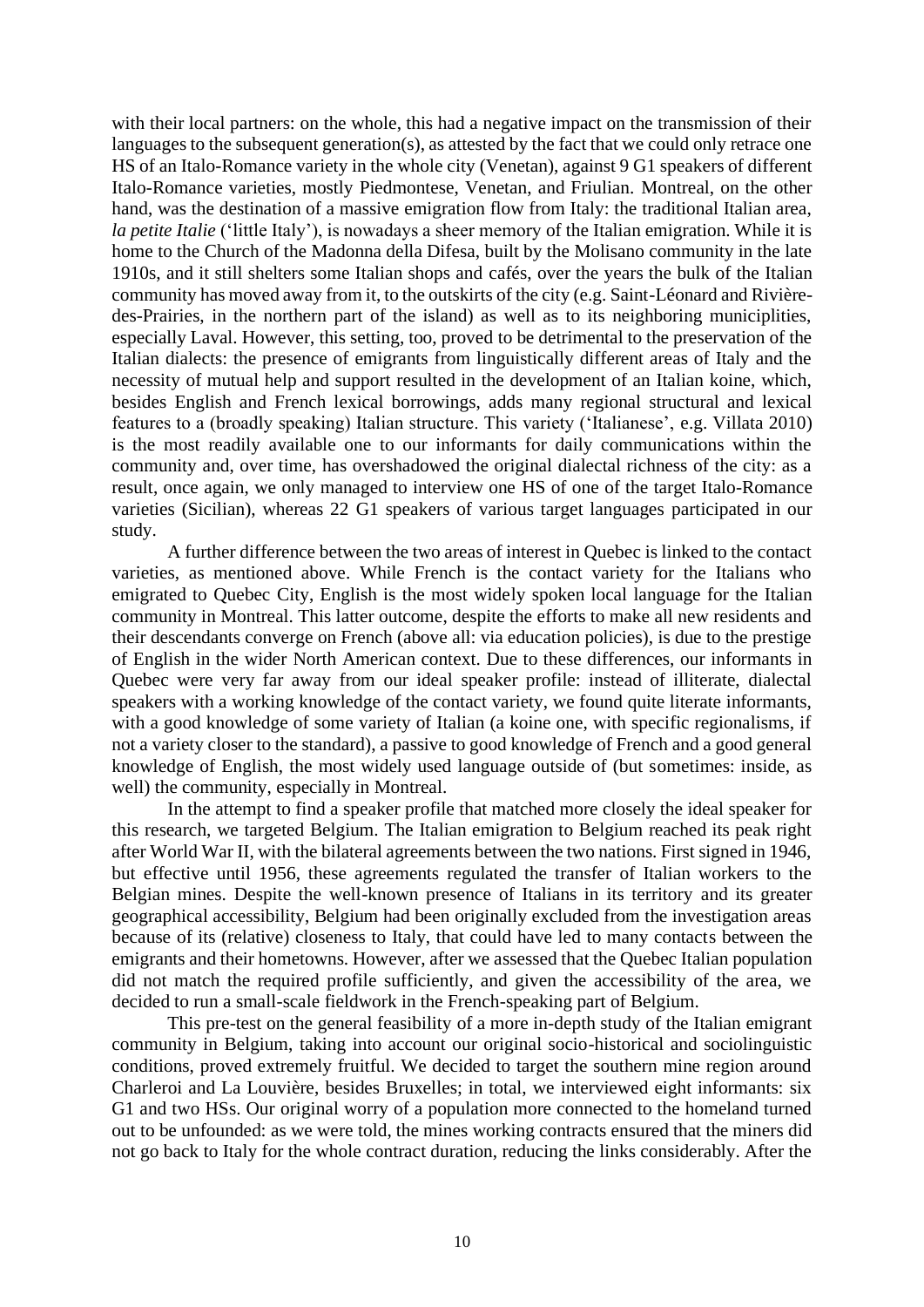contracts expired, some workers went back to Italy for good; those who instead stayed in Belgium, continued their lives away from their home country, as in the previous period.

Moreover, the general speaker profile matched our ideal speaker better. Due to the disruptions to the school system brought about by the war, the emigrants, in most cases rather young men, were indeed quite illiterate, which was no doubt beneficial to the maintenance of the dialects. Furthermore, the well-organized migration flow brought people from the same area of origin in Italy to live and work together: this made sure that the dialects, as the most accessible varieties known to the miners, were preserved in daily life and even passed on to the following generation(s). A witness to this state of affairs is the presence, still today, of little municipalities in the south of Belgium where Italian dialects are still widely spoken among the members of the Italian community: an example is Morlanwelz, that was the destination of a considerable emigration wave from Villarosa, in Sicily (Enna province). These local and linguistic clusters, together with the limited contact with Italy over many years, resulted in a very low knowledge of Italian, too. Furthermore, and again in contrast to what we found in Quebec, French (less so its local Walloon dialect) is the major language spoken by these emigrants, besides their original dialects. No other contact language is instead attested, making the sociolinguistic context of Belgium overall more suitable for our study. The only disadvantage of the research in Belgium is the very limited number of varieties available: the majority of the miners came originally from southern Italy, and mostly from Sicily and Campania. Up to this point we have found few to no speakers of northern varieties. Unfortunately, it has been so far impossible to continue this small-scale fieldwork with a more extensive data collection.

### *2.2.4 US*

In New York, the search for speakers whose community experienced displacement within the urban area was by no means trivial. The most fruitful way to find our speakers was to by-pass the official routes, such as the (unresponsive) Italian Cultural Institutes and Embassy, and to resort to:

- clubs, societies and cultural associations of local communities;
- shops run by Italians (pizzerias, restaurants, tailors, barber shops, etc.);
- individual contacts (internal or external to these communities) who acted as mediators between the researcher and the Italian communities, e.g. Endangered Language Alliance.

A total of 58 speakers (G1: 32; HSs: 26) from different heritage communities were interviewed in Manhattan, Brooklyn, and Queens, besides one family in Jersey City, NJ. The people we interviewed were speakers of Central and Western Friulian, Nònes(a Ladin-Lombard/Venetan transitional variety from Trentino), Eastern Abruzzese, Neapolitan, and Sicilian. Moreover, we interviewed speakers of varieties that were not considered for other fieldworks: Eastern Campanian, Cilentano (a southern Campanian variety), Apulo-Barese (from Apulia), and Ciociaro (an upper-southern variety from southern Lazio).

G1 speakers migrated between 1940 and 1980 from the different areas of Italy, where the local varieties are spoken alongside their respective (regionally marked) Italian. Most of the G1 speakers who arrived right after WWII settled down where the historical communities of Italians had settled during previous migration waves. These areas include (but are not limited to) Manhattan (Little Italy, Little Friuli, Murray Hill), Brooklyn (Bensonhurst, Williamsburg), Queens (Astoria). However, due to the increasing cost of living in the city, most of these communities were forced to move away from these neighborhoods and relocate to more peripheral areas.<sup>8</sup> Such displacements led to the partial or total dissolution of once-compact

<sup>8</sup> Mainly Queens, Brooklyn, and Staten Island, or outside NYC.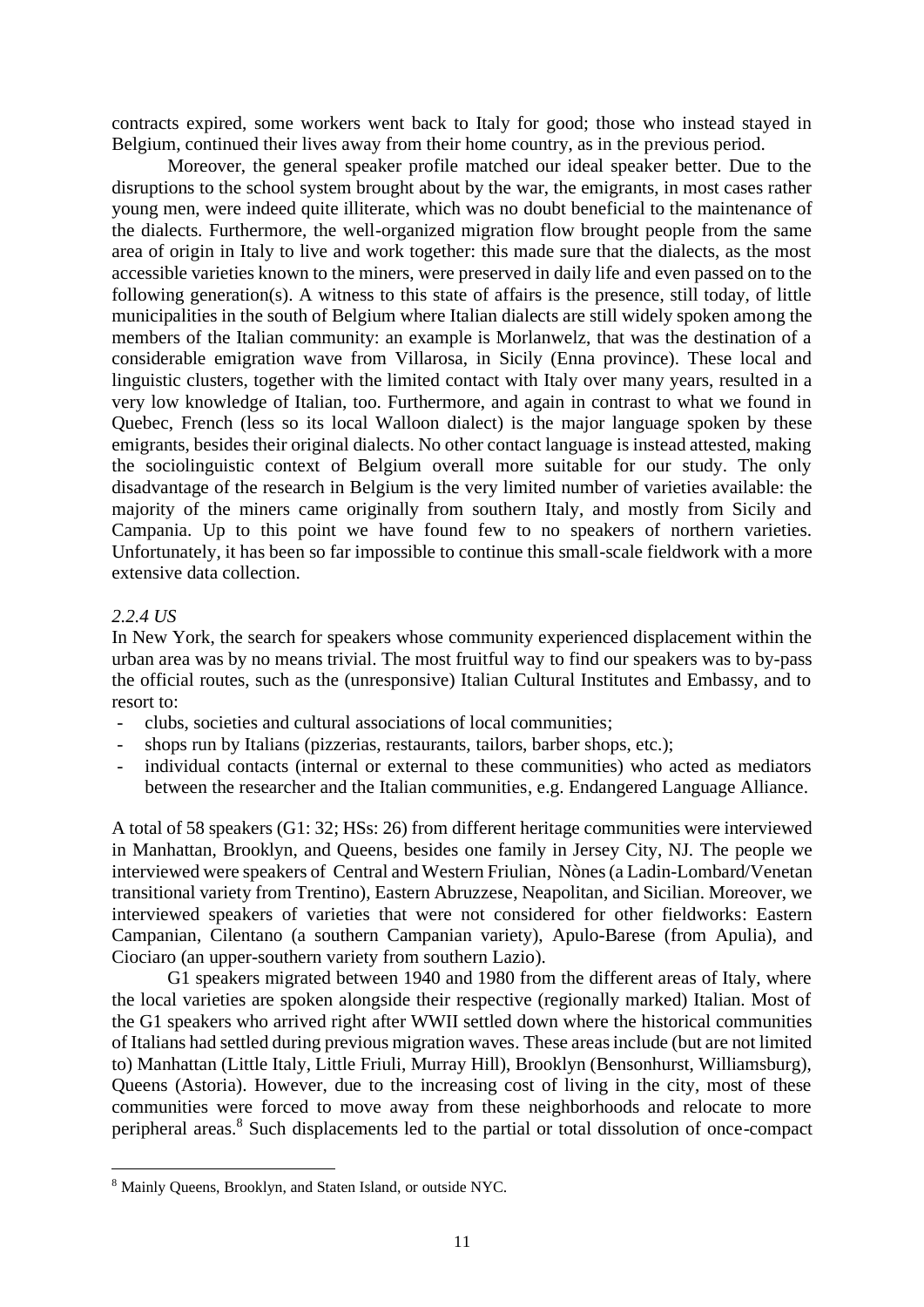linguistic communities, but a language shift to English only also took place due to the generational change of 'community leaders' in clubs and associations. In fact, finding US-born HSs who are (fully) proficient in their local language proved rather challenging, as the large majority (especially from southern Italy) was forced to switch to English only by their families for integration purposes, therefore completely abandoning their heritage languages ('HLs') and retaining, in the best cases, only a passive knowledge of them. The profiles of the HSs we interviewed included: speakers with different degrees of active competence of their own local variety (depending on their age, the type and length of exposure to that variety, and cohesion of their community), speakers (usually highly educated) with active competence of their own local variety and Italian (learnt from (educated) family members, or during secondary education), and speakers with passive knowledge of their own local variety, which they define as 'the archaic dialect' of their families, and active competence in a regionally influenced variety of (Americanized) Italian, which they refer to as 'the modern dialect', or *Brooklynese/Queenese* Italian (next to the local Brooklynese/Queenese English).

Unsurprisingly, the most proficient speakers are the elders, i.e. above 70-75 y.o. The linguistic repertoire of these speakers is extensive, as they learnt the HL from close-knit communities of Italian-born parents, grandparents and/or other relatives, who emigrated within the first half of the 20th century to the specific Italian areas/neighbourhoods of New York City. Many of these speakers also kept tight connections with their families in Italy, allowing them to be exposed to the home dialect and/or spoken Italian. However, whenever they visit their family's birthplaces in Italy and interact with locals there, they are told they speak an 'archaic' variety of the language (cf. Aalberse *et al.* 2019: 114). Not only is this due to the fact that G1 imported a conservative variant, but also that these speakers were *not* exposed – as much as later generations in the US have been – to the growing linguistic pressure of Italian during the past 70 years.

A common point between Italian-born G1 speakers, who migrated to the US in the first years of their lives, and US-born HSs is that they all grew up as sequential bilinguals. They first acquired their own Italo-Romance HL (either the local dialect and/or the supraregional Italian koiné), and later English as 'Child L2', i.e. bilinguals who acquired a second language between 4 y.o. and puberty. (cf. Aalberse *et al.* 2019: 117).

For speakers younger than 70 years of age, the level of proficiency in the HL diminishes rather drastically. This is likely due to a less constant exposure to the relevant , or a drop in usage on a daily basis. Moreover, apart from the decrease in input, it is also likely that the quality of that input changed as an effect of attrition and cross-linguistic influence from English, resulting from the long-term decreased activation of the HL (cf. Pascual y Cabo 2013). Indeed, these speakers grew up learning a supraregional variant of Italian, originally brought overseas by their families after WWII (which became, in turn, influenced by English), while the HL was only used with grandparents, older relatives and/or elders in their neighbourhood. From the intermediate to the new generations, the dialectal lexis, phonology and syntax of the relevant baseline language seem to have blended to different extents with a spoken variant of Italian, as well as English. In fact, speakers below 40 years old (mainly from the south) appear to show an 'established confusion' about the languages they speak. They self-report that they are not able to speak 'proper' Italian and can only speak the dialect, but they actually speak the Italo-American (southern-based) koine. The communities of HSs which seemed to have better preserved their local dialects were Sicilians and Nonesi.

As a (partial) result of the issues highlighted above for each of the contact areas under investigation, the sample of speakers we could find is more varied than we were hoping for, leading sometimes to comparability issues that will be addressed in more detail in 3.3.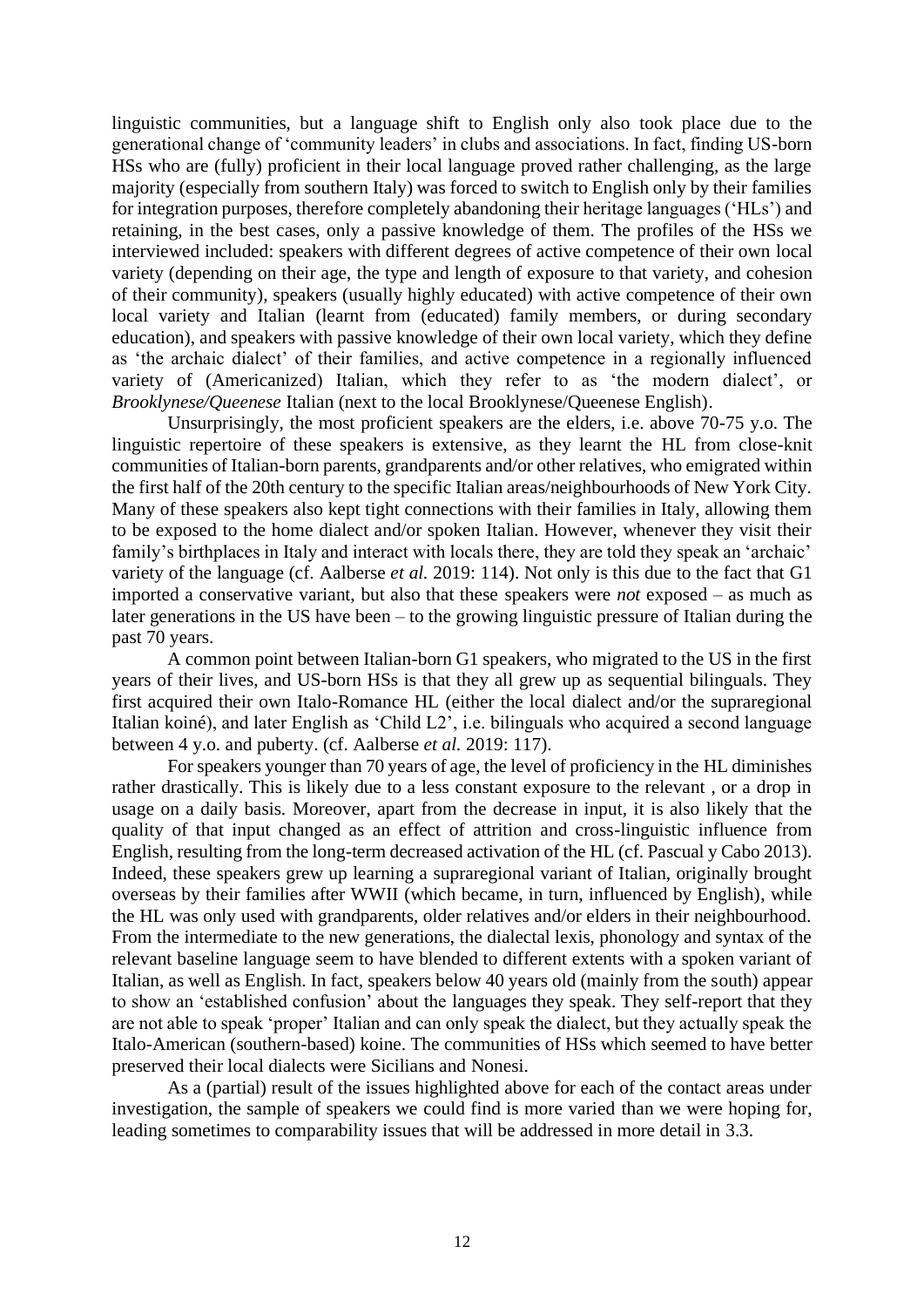## *2.3 Tips and warnings*

Here are some things to consider if you wish to set up fieldwork outside of Europe, and in America in particular:

• **Before you go, set up a risk assessment plan with your university**.

The plan should contain information about the potential risks and an extraction strategy in case of danger; furthermore, it should contain a safety protocol that you may fix with your PI<sup>9</sup>.

- **Make sure you stick to the safety rules agreed upon with your university/PI.**  As soon as you arrive in a new place, contact or identify the relevant consulate in case you needed help, and make your presence known to them. Establish a daily routine with your referent, like sending an email or a message at a given hour every day to confirm that everything is okay and you don't need help.
- **Make sure emails to potential referents are short, clear and personalized.** After gathering and reviewing any available source for contacts, including outdated webpages which may bring to mind further connections, it is key to approach the possible (source of) informants with an email/message that is at the same time catchy and trustworthy, especially in the subject line. The text content, clear and concise, should include statements about (i) the purely scientific purpose of the research survey, (ii) the **non-profit** nature of the enterprise, and (iii) the compliance with the data protection protocol (i.e. anonymity), although public institutions are usually willing to be acknowledged in the research outputs. Whilst the message template should address a varied range of recipients, these may not feel engaged by a plain, somewhat detached, invitation. It is worth adjusting the text in a way that is informed of, or in fact sensitive to, the contact's role within the targeted local community, highlighting the shared benefits of the cooperation (academic for universities, socio-cultural for associations, motivating for individuals, etc.).
- **Allow plenty of time to network with the local community** (and to build a relationship of mutual trust). **A pre-fieldwork could prove extremely useful for this purpose, too.**

Be it a secluded community in the Brazilian mountains or a dynamic community in Brooklyn, it is easier to access the speakers from within the local community. In particular, it is advisable to invest time participating to the regional associations' life: parties are not only entertaining, but also an excellent means to meet people in a more relaxed environment than the interview one, and to exchange contacts.

- **Involve the local communities (even more): try to instruct local people to carry out the interviews** even when the researcher is not present is a very good idea, if time constraints allow it. Ideally, this should happen for every data collection, however it is not always possible to make it happen, especially if the time to be spent in one location is too short.
- **Consider technical problems in isolated/remote areas.**

In the most remote areas touched by our fieldwork, especially in Brazil, it has been the case that basic IT requirements were not met: for instance, internet connection was sometimes unavailable, but even more importantly power sockets were missing. This is a problem when performing a computer-based questionnaire. One suggestion might be to structure the questionnaire so that it can also be carried out in the absence of a

<sup>9</sup> For a taxonomy of possible risks, a useful tool is this Advisory note by the *International Science Council*: https://council.science/publications/advisory-note-responsibilities-for-preventing-avoiding-and-mitigating-harmto-researchers-undertaking-fieldwork-in-risky-settings/.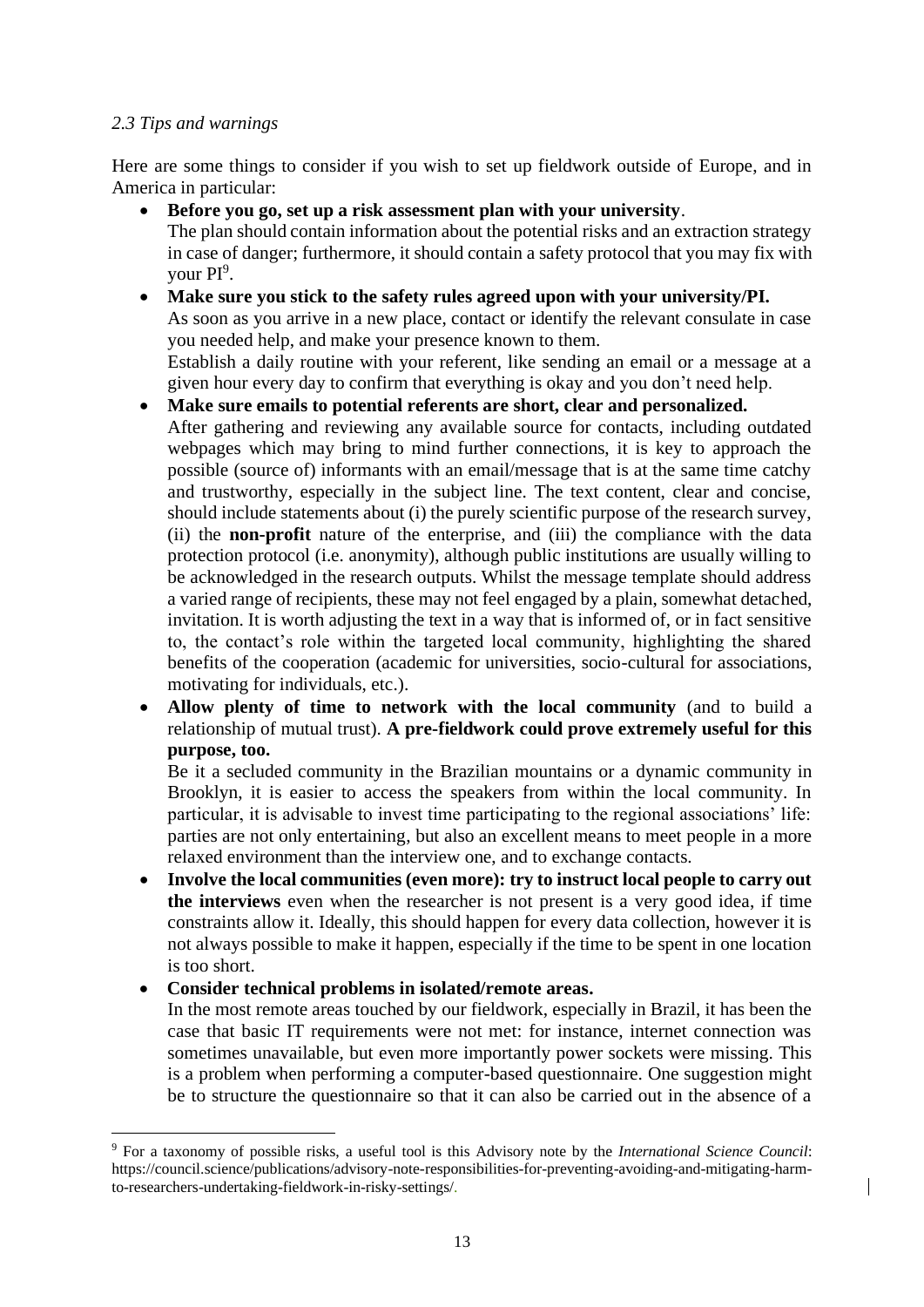laptop. In that case, it is a good idea to print out the questionnaire, so as to be able to ask the informants at least a part of the items when there is not a way to charge the laptop. Moreover, in some particularly isolated areas, it is advisable for the interviewer to take some water and food, in case they are stranded somewhere, and no transportation is immediately available.

# • **Consider problems working with communities in big, busy cities, too.**

- Some informants will genuinely not have enough time (between half an hour and one hour) to spend on a questionnaire, as "time is gold" in their busy schedules, despite their interest and will to participate in the study. In New York, this was true for most of the informants, regardless of their age; in Quebec, this was also the case, although to a lesser extent. Moreover, consider that in large metropolitan areas such as that of New York and Montreal, communities are scattered all over the city, and travelling with public transportation is extremely time-consuming (for instance, between 1 and 3 hours without leaving the metropolitan area of NYC); likewise, taxis might take as long as public transportation, and are very expensive; therefore, allow plenty of time to reach your destination in advance.
- **Remember that especially in the case of illiterate speakers, it is culturally inappropriate to ask to sign a document they cannot read.**  In this case, still complying with the legal requirements, it is possible to read out aloud

the informed consent form and make sure the speakers give at least their oral consent to the collection and processing of their personal data.

• **Consider the mistrust of the informants.**

Both in bigger cities and in more isolated villages there may be a general feeling of unsafety; this can especially be true if the fieldworker is a young male. To overcome the mistrust and make the informant feel at ease even in the presence of a stranger, and whenever possible, it is beneficial to go to interviews with another community member. This is also beneficial for the fieldworker.

# • **Be prepared to interview people in unconventional places.**

As much as we tried to make arrangements well beforehand to carry out our interviews in a quiet environment, this was not always an option (see also the feeling of mistrust introduced above). A good solution, when private spaces are not available, would be to carry out the interviews in the associations' offices. However, also this option is sometimes not available. It can then happen that the interview has to be carried out in parks, cafés, restaurants, shops, offices, waiting halls, *etc.*, where a quiet environment is not an option. It is advisable to keep this in mind while designing the questionnaire, as this can affect its feasibility (e.g. audio stimuli are more problematic in such contexts, and the use of a laptop might turn out to be non ideal).

# **3. Syntactic tests: the inquiry**

# *3.1 Where we started*

Our inquiry consisted of two parts, the first one aiming to assess the proficiency of the speakers and th second one testing the syntactic phenomena under analysis. We also gathered sociolinguistic information about the informants' language history and use.

# *3.1.1 Assessing proficiency*

We decided to test proficiency as a first part of our questionnaire because we wanted to make sure that our informants were really able to speak the target dialect, rather than an italianized version of it (for legitimate concerns on the issue, cf. Section 2.1). Ideally, we would have only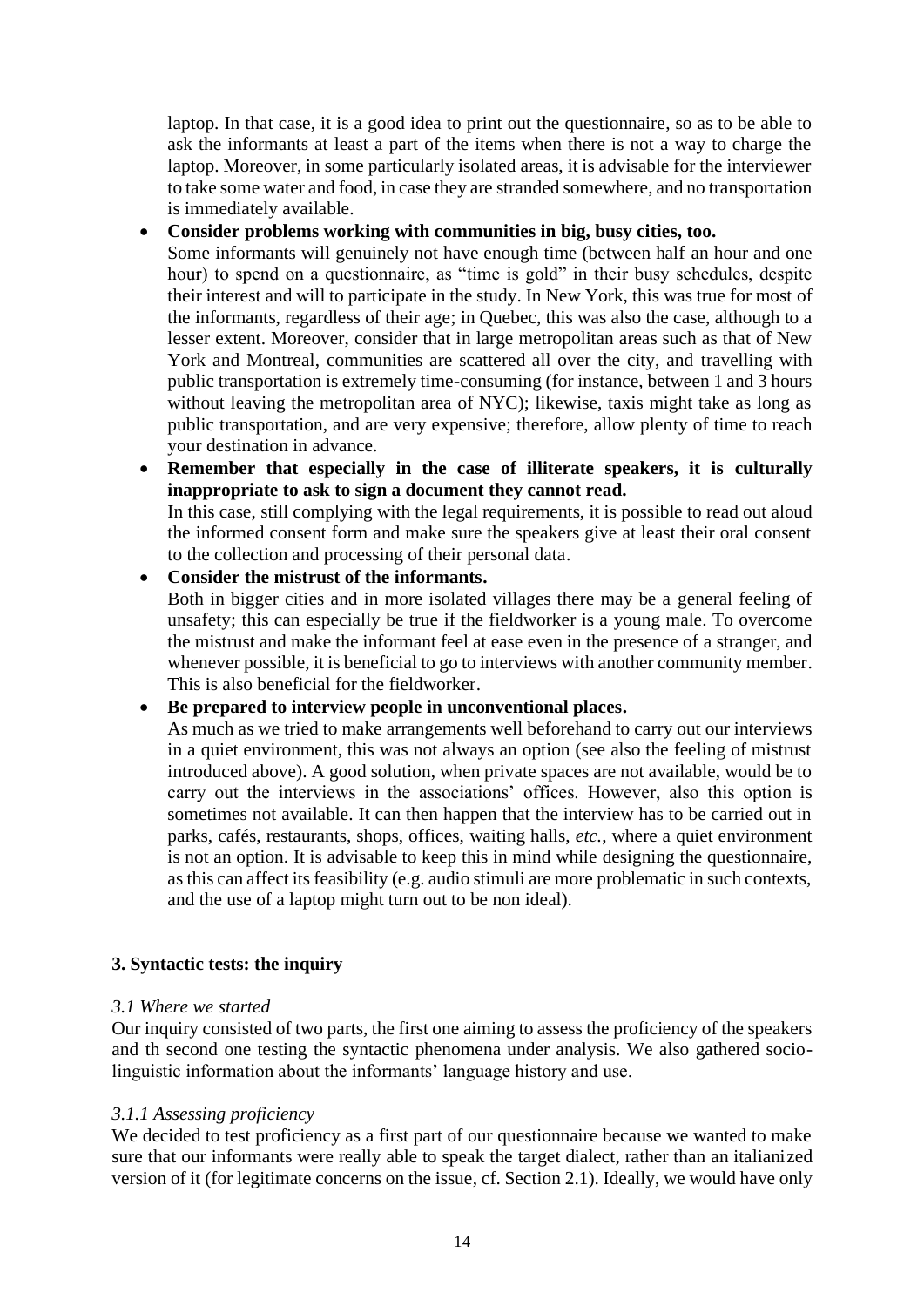met proficient speakers during our fieldwork, thanks to the pre-selection made possible by the preceding crowdsourcing phase (see D'Alessandro et al., in prep.). However, we did not get the desired results from this type of data collection: therefore, we interviewed all the speakers who made themselves available basing ourselves on their own linguistic self-evaluation, and were in need of a more reliable means to assess their proficiency in the dialect. We ultimately used this part of the interview as a pre-selection method to skim the questionnaires. Proficiency was tested in two ways: by means of spontaneous speech (first) and by performing a specific lexical decision task (afterwards). While the actual set-up of the procifiency assessment will be discussed more in detail in the next subsection, here we will introduce the considerations from which we moved from when we decided to take proficiency into consideration.

As it has been widely demonstrated in L2 acquisition and heritage linguistics research, spontaneous speech can be a reliable metric for language proficiency (cf. Polinsky 2018: 110 ff., and references therein). Different measures, such as the rate of speech (relative to a chosen unit: be it words, morphemes, *etc.* per minute) or the length of utterances, can be employed to comparatively assess the proficiency of a speaker in the different languages in their repertoire. By letting our informants speak, we were impressionistically able to understand even before the questionnaire whether they were able to speak the Italo-Romance variety they claimed to master or not: it was sometimes the case that we were only spoken to in an italianized dialect, or in regional Italian, by speakers who claimed that they spoke the dialect, and conversely speakers who self-assessed their dialect knowledge as very low could sometimes speak the dialect consistently and fluently. Moreover, the aforementioned research has assessed that there is a significant correlation between speech rate and grammatical proficiency tested by both production and comprehension tasks. Therefore, our raw data can be used for more accurate measures.

Besides this, spontaneous speech has been chosen as the introductory task for its multiple additional advantages: firstly, we were expecting some of our informants not to speak their recessive language on a daily basis, and sometimes in fact not to speak it anymore. Therefore, we thought that a good way to make them feel at ease could be to let them talk freely: we noticed that, while at the beginning some of the less proficient speakers had some issues with speaking the language, they became more and more fluent while talking with us. To try and trigger the use of the dialect, we mostly asked them questions about their childhood and their arrival to their new country: we hoped that, by asking them to talk about a time in which they spoke the dialect on a regular basis, they could be further encouraged to reproduce it. Secondly, spontaneous speech allowed us to gather socio-linguistic information (year of emigration, level of education, current and past dialect usage, *etc.*) that we needed to control for so as to keep our sample of informants the most homogeneous possible, but without boring them with very direct and structured questions. Thirdly, the spontaneous speech data were used to complement the information gathered from the questionnaire, and to check whether spontaneous production might reveal different linguistic patterns than the judgment data gathered through the questionnaire.

Another measure of proficiency is provided by lexical decision tasks, i.e. tasks designed to assess the lexical proficiency of speakers. These tests can be designed both as translation of lists of words and as picture-naming tasks. Here, again, it has been shown that lexical knowledge robustly correlates with grammatical knowledge (cf. Polinsky 2018: 107 ff., and references therein): for instance, it is well-known that, in normally developing children, the lexical and grammatical development progress in a directly proportional fashion. A similar correlation between lexical knowledge and grammar (in production tasks) has been detected by Polinsky in heritage Russian speakers and later replicated in subsequent studies on other HLs.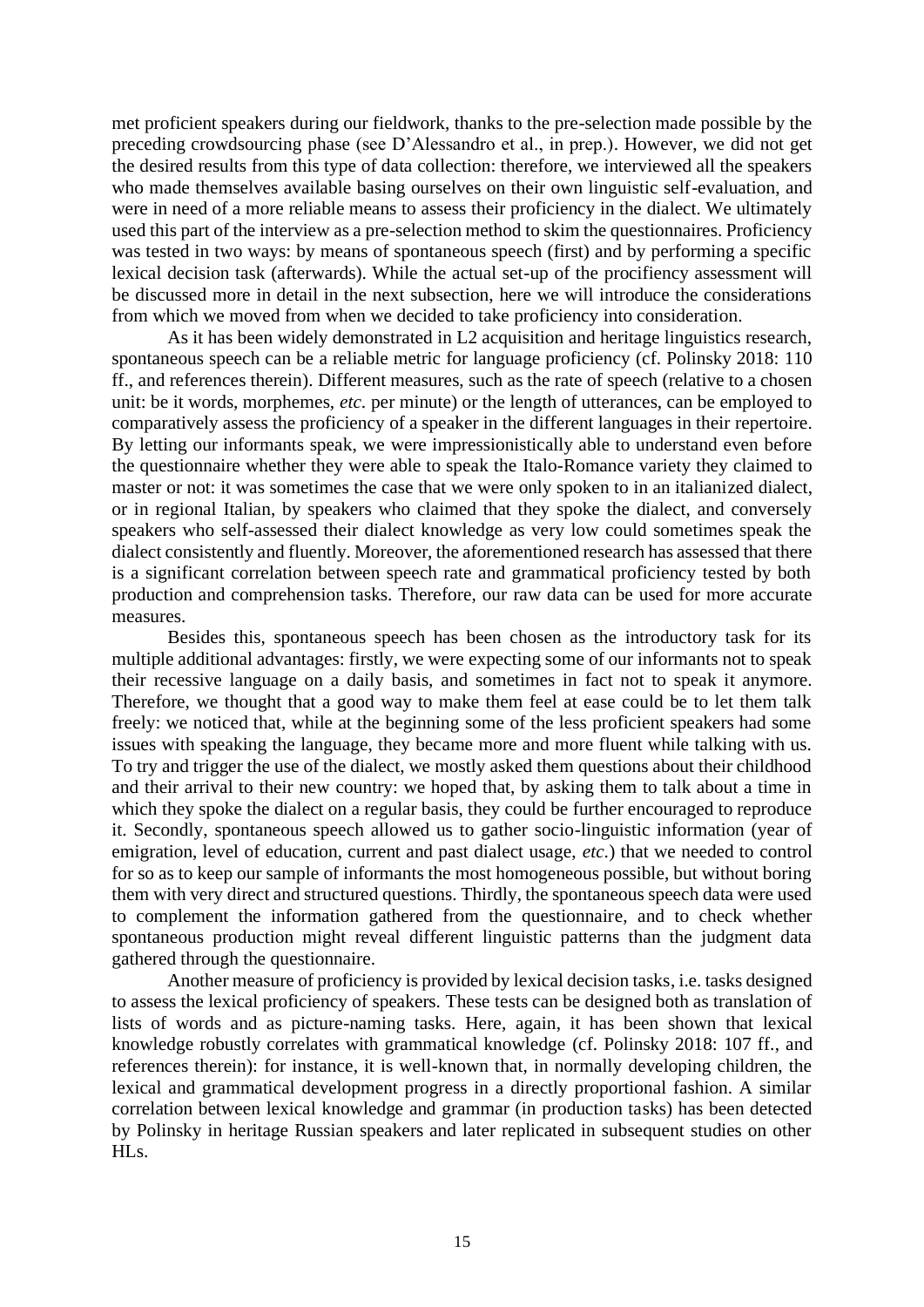O'Grady et al. (2009) discovered a comparable correlation by developing and executing their HALA (Hawai'i Assessment of Language Access) test on a group of Heritage Korean speakers. The HALA test is a publicly available picture-naming set of tasks aimed at measuring the accessibility times of items and structures in the different languages in the repertoire of multilingual speakers, so as to assess the relative dominance hierarchy. The overall idea is that, in all language domains, proficiency correlates with frequency of use, which has direct consequences on latency times. Given these premises, we chose to have an additional task based on the HALA materials, as will be explained in more details in 3.2.1.

### *3.1.2 Towards the syntactic questionnaires*

The second part of our inquiry consisted of a questionnaire testing the different syntactic phenomena in the contact varieties under analysis (for a definition of the phenomena and of the varieties, see Section 1). Our population is extremely varied in nature: G1 of different ages and levels of education, affected by attrition to different extents, and HL-HSsspeakerss; nonetheless, we wanted to develop one and the same questionnaire, so as to make our results directly comparable. Therefore, we had to take into account the specific challenges posed by each different group of speakers while designing the questionnaire. According to the literature, the most difficult group to test is the HSs one (for extensive remarks, cf. Polinsky 2018: chapter 3).

Considering that we were going to test mostly elderly speakers, we decided to restrict our choice to offline tasks, so as not to tax the participants' processing resources too much and to avoid the time pressure. Moreover, some online experiments request equipment that would have been hardly conciliable with the setting of our fieldwork (cf. the discussion in 2, and mostly the remarks on the unconventional interview places made in 2.3).

We then had to exclude grammaticality judgements and translations. Polar grammaticality judgements (Yes/No type) are not granular enough, while scalar ones (in which each experimental item is rated on an *n*-point scale, e.g. the Likert scales) detect finer differences among the stimuli, but are ultimately questionable under some respects, too (for a wider discussion, cf. Stadthagen-González et al*.* 2018 and references therein). The major issue is related to the very concept of scale: it is too trivial an assumption that an *n*-point scale is sensitive enough to faithfully represent the acceptability continuum, both in its extension and in its actual match with the speaker's own continuum representation). Moreover, and assuming that informants are consistent in applying one and the same scale all through the task, scalar grammaticality judgements are clearly demanding on the mnemonic side as well. Finally, grammaticality judgements prove particularly difficult for HSs, (Polinsky 2018: ch. 3, and references), which would have made it difficult to design one and the same questionnaire for all our participants.

Translations, instead, have been commonly chosen to carry out research on Italo-Romance varieties on a large scale (cf. for instance the traditional atlases that document Italo-Romance: AIS, ALI; and in more recent times: ASIt). However, one of our main concerns was to try to avoid the interference of any other language while performing the tasks, especially considering that, due to the frequency of use of the Italo-Romance varieties, we were expecting these to be the non-dominant languages of our informants. Moreover, our research targets different areas and different types of speakers, so different varieties would have had to be chosen to be the starting point of a translation task: the translations could have been performed from the local contact varieties (Spanish, Portuguese, French, and English) or from Italian, leaving the choice to the speakers (for instance, elderly speakers who migrated as adults might have preferred Italian, while HSs might have had a preference for the local contact variety). However, such a flexible format, with different variables to accommodate all our speakers'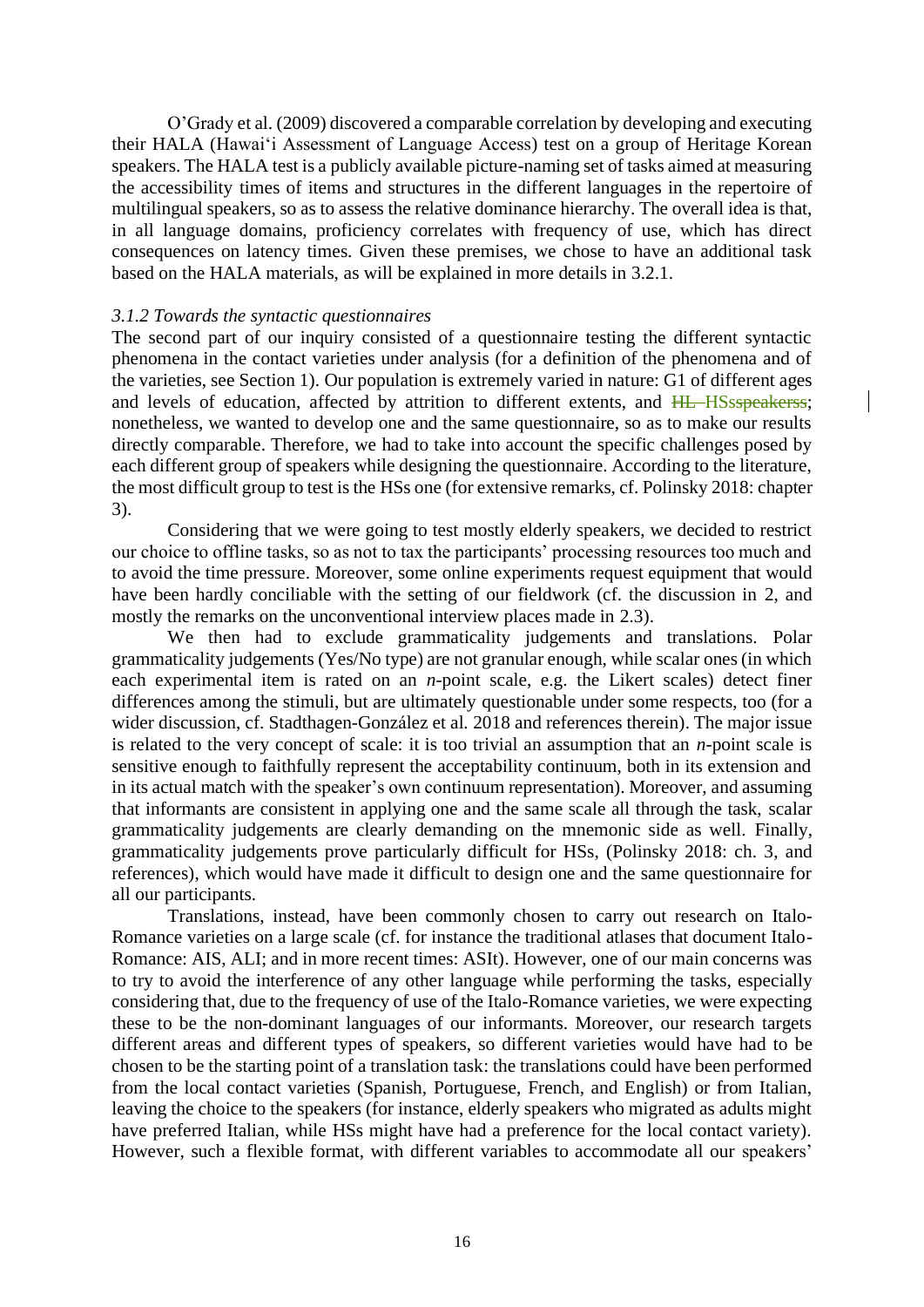imaginable needs, would have made the translations not fully comparable, as they would have primed the informants in different ways. We decided therefore to exclude translations.

Instead, we decided to structure our questionnaire as a two-alternative forced choice task. In this setup, the informants are asked to compare the acceptability of (a list of) pairs of stimuli by choosing, within each pair, the most acceptable item. Following a considerable amount of studies on the issue (for a discussion and specific references, cf. Stadthagen-González *et al.* 2018), we reckoned that such a format would have been beneficial for our research under many respects, among which the fact that it is less demanding to compare two items than to rate them on a predefined and consistent scale.

For each phenomenon, we identified a number of research questions on the basis of a preliminary review of the available literature. These questions were tested using (variations on) the two-alternative forced choice task described above, whenever possible and depending on the nature of the phenomenon (subject cliticss and DOM, and partly deixis, with the support of pictures); an alternative, additional semi-guided production task was added for deixis, besides a sentence completion task for auxiliary selection, about which we will not say much as this was an extra task. More information on how we paired tasks and phenomena and on how each task was designed and worked will be provided in 3.2; in the remainder of this section, instead, the specific conditions that were tested for each phenomenon will be explained in more detail.

*3.1.2.1 Subject clitics.* Subject clitics are found in most northern Italo-Romance and Rhaeto-Romance varieties. They differ from regular tonic subject pronouns in that they are syntactically deficient elements; they are inflectional heads, on a par with verbal agreement endings (Rizzi 1986; Brandi and Cordin 1989; Poletto 1993, 2000). However, Frasson (2020) shows that in Brazilian Venetan subject clitics display pronominal behavior. In our questionnaire we firstly tested the agreement-like or pronominal nature of subject clitics checking:

i. doubling contexts: an agreement marker obligatorily doubles an overt lexical subject, while a pronoun cannot occur when the subject is already expressed;

ii. coordinated structures: an agreement marker is obligatorily realized in both conjuncts in coordinated structures, while a pronoun is generally realized only in the first;

iii. negation: agreement markers normally follow the preverbal negation marker, while pronouns precede it;

iv. interpolation: agreement markers cannot be separated from the verb by non-clitic material, while pronouns can.

In addition, we checked for three more contexts that generally display some instability in younger speakers of Venetan in Italy (see Casalicchio and Frasson 2019). More precisely, these are:

v. interrogative sentences: subject clitics are normally enclitic in interrogative sentences, but there is a tendency to realize them proclitically, on a par with declarative sentences;

vi. impersonal constructions with meteorological verbs: the realisation of subject clitics varies substantially with respect to this context; often, both a sentence with a subject clitic and one without a subject clitic are accepted by speakers;

vii. default agreement constructions: as in the case of vi, realisation varies substantially in this context; sentences with post-verbal subjects and restrictive relative clauses normally require a default third person singular agreement on the verb (and no subject clitic); however, speakers often accept also full agreement (with a subject clitic) in these contexts.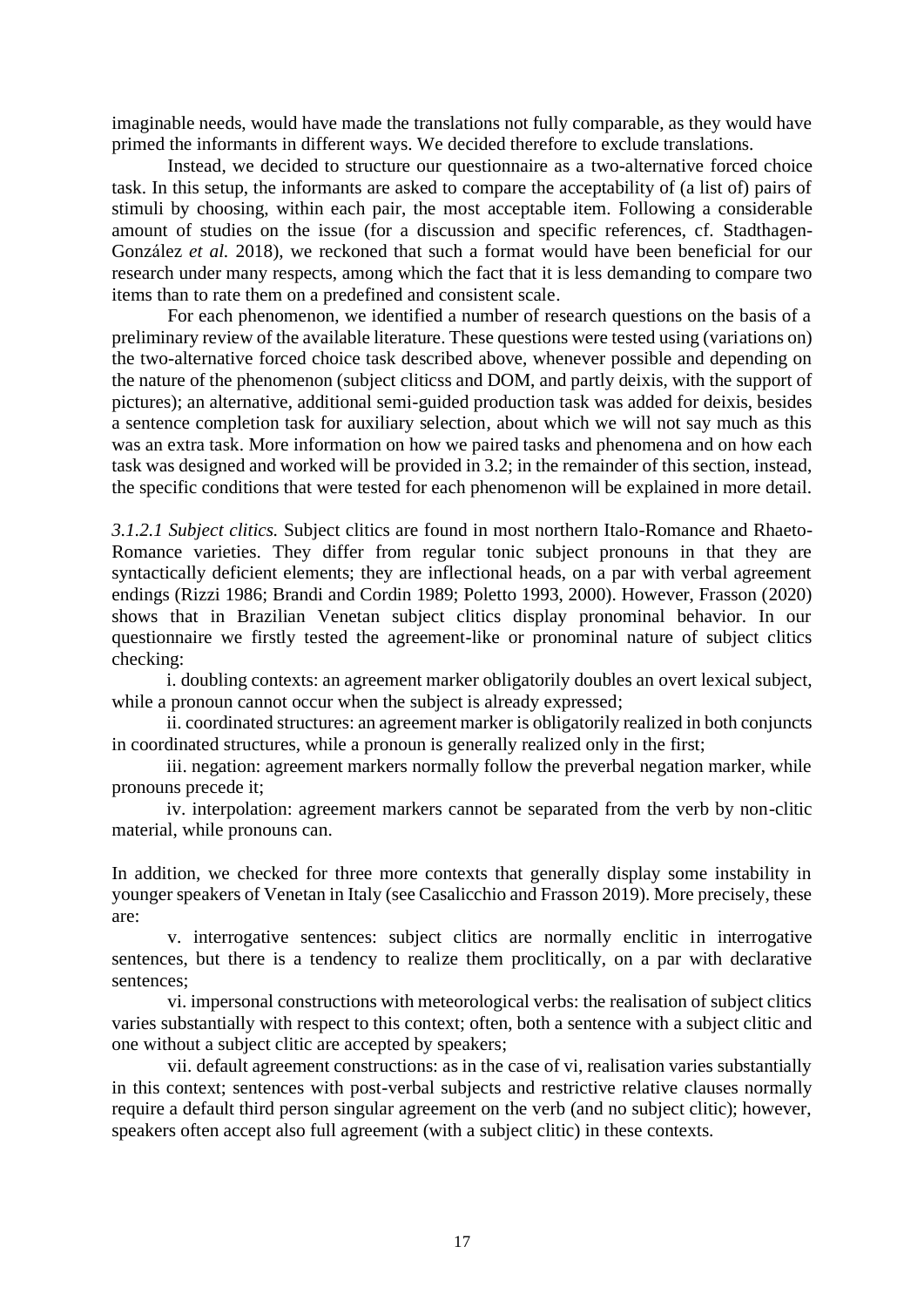Despite not being strictly related to the agreement-like or pronominal nature of subject clitics, the contexts in v-vii were added in order to test the stability of heritage varieties with respect to varieties spoken in Italy.

*3.1.2.2. Deixis.* In the case of deixis, the main focus of our inquiry was on the number of deictic contrasts encoded in demonstrative systems. Demonstrative forms and spatial adverbs anchor an object or an area in the external world to (one of) the discourse participants, by defining them in terms of the distance from the speaker and/or the hearer (e.g. *this* means that something is close the speaker, *there* means that an area is far away from the speaker).

Depending on how many discourse participants are available as possible anchoring points, we get different demonstrative systems: if the only relevant reference point is the speaker, then we typically have a system that encodes a two-way contrast (an object or an area close to the speaker as opposed to an object or an area far from the speaker; e.g. Italian *questo* 'this' and *qui* 'here' as opposed to *quello* 'that' and *là* 'there'). Since such systems have two forms, they can be referred to as binary systems. However, it is also possible for the first term of a binary system to jointly refer to an object or an area close to both discourse participants, without any further specification as to who is closer to the referent, and conversely for the second term of a binary system to refer to an object or an area that is far from both discourse participants at the same time: this is the case, for instace, of Catalan *aquest* 'this (close to the speaker and/or to the hearer)', *aquell* 'that (far away from the speaker and the hearer)'. If, instead, the hearer is also relevant in the spatial relations, the resulting system will encode a three-way contrast (an object or an area close to the speaker; an object or an area close to the hearer, or an object or an area far from both the speaker and the hearer). An example of such as system is Portuguese, which differentiates between *este* 'this' and *aqui* 'here' (close to the speaker)', *ese* 'that' and *ai* 'there' (close to the hearer)', and *aquele* 'that' and *ala* 'there' (far from both). These systems display three contrastive forms and can therefore be defined as ternary systems. In the Romance domain there are also systems that do not encode any deictic contrast, i.e. that only display one form that can be used in different deictic contexts without yielding any interpretation difference: this is the case for the adnominal and pronominal demonstratives of French (*ce* and *celui*, respectively, in their masculine singular versions).

The literature on Romance varieties on deixis highlights an extensive level of microvariation (see, for the most extensive overviews, Ledgeway 2015 and Ledgeway & Smith 2016): Romance varieties display all four systems and the variation level is pervasive, especially in the southern Italo-Romance domain. Therefore, we chose to investigate which deictic contrasts are encoded in Italo-Romance varieties in microcontact, by eliciting material related to the three possible deictic domains (close to the speaker, close to the hearer, far from the speech act participants), to test how these systems behave in contact and, ultimately, to better understand how these forms are encoded in the grammar.

*3.2.1.3. DOM.* DOM, acronym of Differential Object Marking (Moravcsik 1978, Bossong, 1985, 1991), also known in the Romance literature as prepositional accusative (Diez 1874; Meyer-Lubke 1890, 1895) is the phenomenon whereby some Direct Objects ('DOs') are marked differently than others, depending on some semantic and pragmatic features of the object. The phenomenon has different distribution patterns in Romance: some languages only display DOM with pronouns (e.g. some Eastern Abruzzese varieties, as in Manzini & Savoia 2005), other varieties only display DOM with a subset of pronouns (e.g. Ariellese, as in D'Alessandro 2017). In other cases, DOM is only possible in clitic doubling contexts (e.g. in Piedmontese, Manzini & Savoia 2005), whereas it is linked to specificity and definiteness in Southern Italo-Romance varieties (see Andriani, in press, for Barese; Ledgeway, 2009 for Neapolitan and Ledgeway, Schifano and Silvestri, 2019 for Calabrian; Guardiano 2000, 2010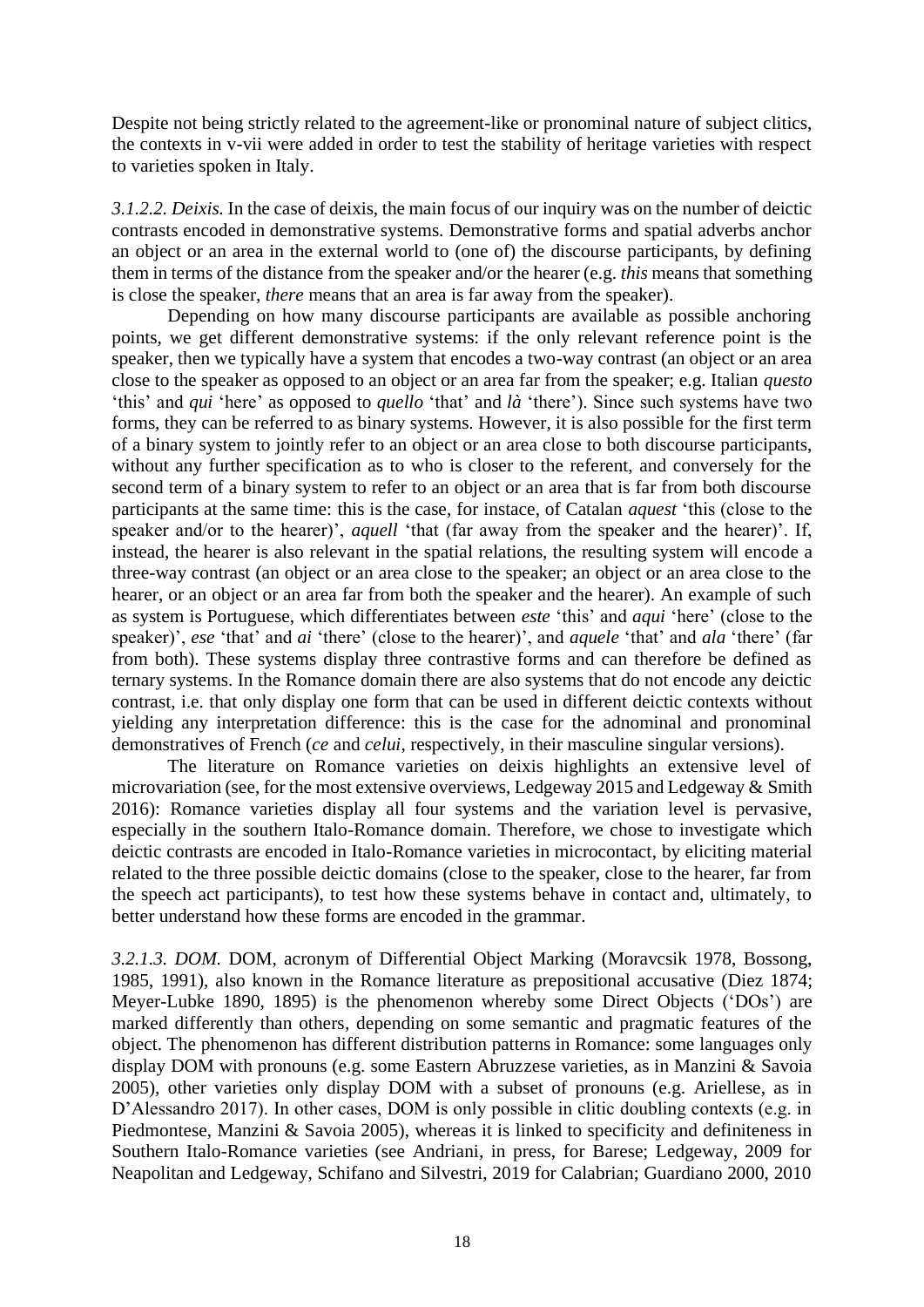for some Sicilian varieties) as well as in Peninsular Spanish (Leonetti 2004). Conversely, in Argentinian Spanish DOM is strictly linked to Case (Saab 2018) and in Standard Italian it mostly marks Object Experiencers (see Belletti 2018 for a recent overview and discussion).

In addition to this, we should also consider that the preposition marking DOs in these languages is the same one that introduces Indirect Objects ('IOs'), namely *a* (notice the contrast between Spanish DO *Veo a Juan* 'I see Juan' and the IO *Le doy el libro a Juan* 'I gave the book to Juan'). These differences gave way to a lively discussion in the literature on what really triggers DOM, and whether DOM objects are true accusatives or datives.

The starting point of our investigation was that the data we know from the literature suggest that what we label as DOM might be referring to a range of different phenomena that only happen to share the same superficial outcome. We wanted to know whether this is actually the case and if so, whether these differences are only the product of diachronic evolution, or if they really develop in the languages starting from different points. Furthermore, in the case of contact with Argentinian Spanish, we wanted to investigate if a possible change in the distribution of DOM in Italo-Romance varieties reflects the one of the contact variety.

#### *3.2 What we did*

#### *3.2.1 Assessing proficiency*

The production tasks worked well with most informants: we asked them to tell us about how they arrived in the Americas and what they found there (if they were G1), or in general about their childhood, parents and links to Italy. Our plan was to collect at least 5-10 minutes, but some of them were so happy that they talked for half an hour or even an hour. This is also due to the fact that they knew that their recordings would be published (strictly anonymized) on the project's atlas, so they were happy that their story would reach a larger audience. Still, in some cases the informants felt awkward to speak the dialect when the fieldworker was not a speaker of the same language. In these cases, they often mixed it with Italian or with the language of their new country.

As anticipated in 3.1.1, we also performed an additional test to assess lexical proficiency on the basis of material elaborated by the HALA research group. In the HALA test, three sets of pictures (body parts, natural elements, and general pictures to create short sentences) are showed, which participants have to name in the target language as quickly as possible. Not only does this give an indication of vocabulary size, but also of speed of lexical access, both of which are indicators of language proficiency. The speed is measured by calculating the time lapse between the moment in which the picture appears on the screen (highlighted by an audio signal) and the moment in which the participant names that picture. However, for the test to be carried out successfully, it is necessary to compare the speed of lexical retrieval across different languages in the repertoire of the participant, to comparatively assess whether the specific times for a given language are linked to a genuine delay in retrieval (and hence to lower proficiency) or whether they are in line with the access times in other varieties and long times are simply due to external factors. Since the test has to be performed in different languages, we decided to only use a short part of the original HALA test: we asked six items in the Italo-Romance variety before the questionnaire and then asked to repeat the test in the language they felt as their dominant one after the questionnaire.<sup>10</sup>

<sup>&</sup>lt;sup>10</sup> Note that, despite our efforts to comply with the test requirements and with the non lab-based nature of our data collection, this set-up still does not match the HALA guidelines. Ideally, in fact, the test shoud be performed in one language a day, and after having started the conversation in that specific language, so that the informant is in the 'right' language mode. Clearly, such an option was not available in our case.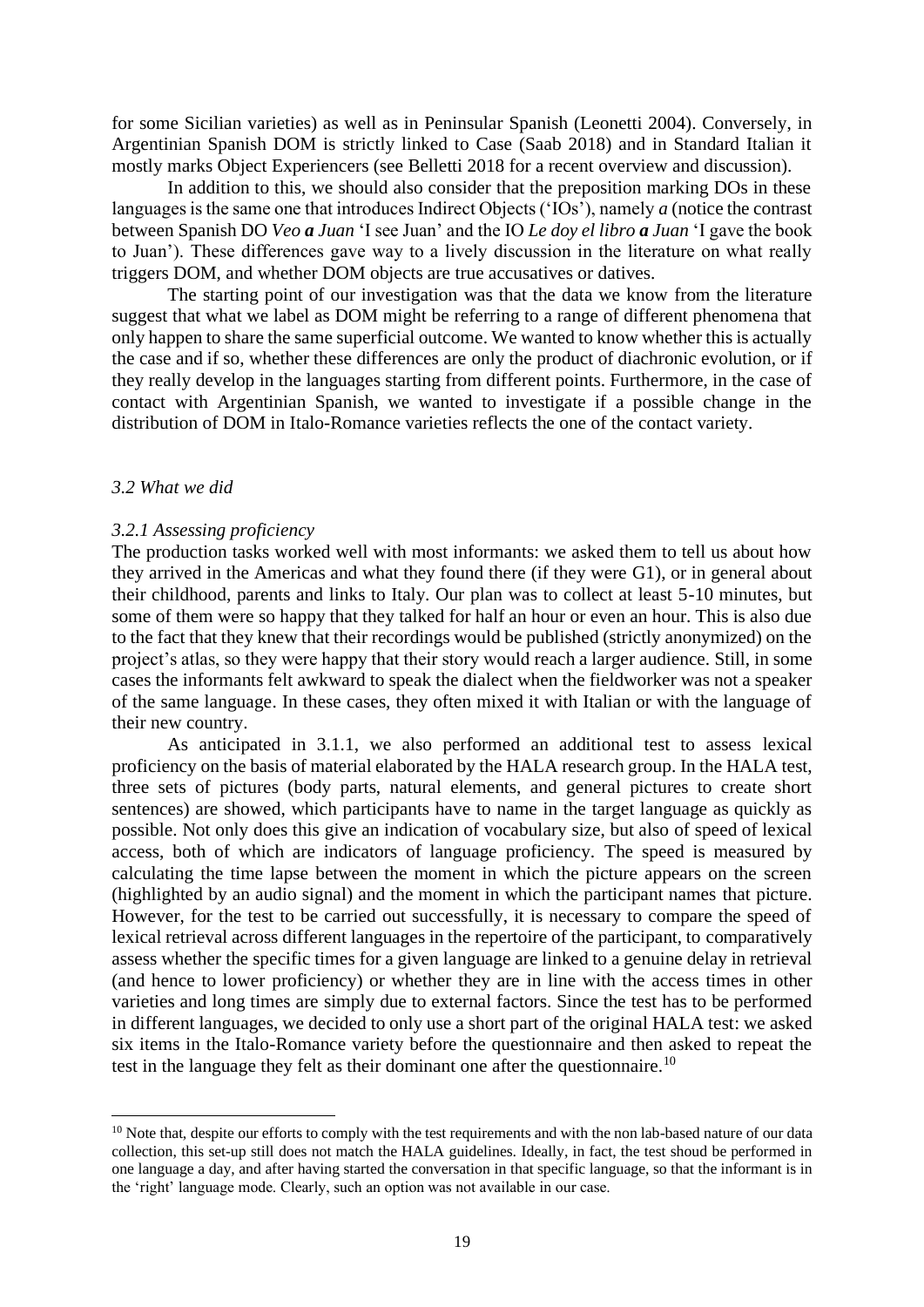So far, the data have been left in their raw version, that is: we still have not calculated the different response times across varieties. A complicating factor was the experimental setting: as already mentioned, we had to carry out interviews in unconventional locations, which makes it difficult for us to detect the signal sound that we should take as the starting point in the calculation of the response times.

#### *3.2.2 Designing and running the syntactic questionnaires*

In the design of our questionnaires, we had to consider many constraints related to the status of the varieties under analysis, the specific differences among the syntactic phenomena considered in our study, and the type of population that we were targeting.

The first issue we faced in the design of our questionnaire was the fact that Italo-Romance languages are not standardized and, as such, most of them do not have an orthography and are mainly spoken. This made it virtually impossible for us to use written stimuli in our interviews: the non-familiarity with the written variant of a dialect would have created a barrier between the task(s) and the speakers. Moreover, we would have had to define, for each variety that has no standard writing, a consistent written representation, at the cost of making it notfully intelligible to our informants. We considered using the standard Italian writing system for all varieties, but were concerned that it could have led to more normative and less naturalistic judgments; a similar issue would have resulted from the usage of the writing system of the contact vareities.

Some of the varieties under investigation have a long written tradition and therefore a standardized spelling convention. Still, the written systems show microvariation, mirroring the actual linguistic microvariation found across the Italo-Romance domian. Once again, presenting the speakers with a slightly different spelling system for their variety could have resulted in slight unfamiliarity with the presented stimuli, in a way reminiscent of the case of the varieties that do not have a conventionalized spelling discussed above. Furthermore, the choice of one standard written variety over another might have triggered unwanted judgements on the spelling, besides or rather than on the stimuli. Another point that we had to consider is that most G1 speakers are elderly people who may have problems in visualizing and reading due to their age or who might be altogether illiterate.

Having ruled out the possibility of a written questionnaire, we were left with two possible options for an oral questionnaire: to lead the interview personally, or to use prerecorded stimuli. Given that every interviewer had to test speakers of all varieties involved in our study, it would have been difficult if not impossible for the fieldworker to perform the interviews in all target varieties; an attempt to do it would have led to biased data. Therefore, we decided to have native speakers of each target Italo-Romance variety pre-record a set of stimuli in their variety and present our informants with those auditory stimuli. Nonetheless, when possible and whenever the interviewer and the informant spoke the same variety, that specific language was used throughout the whole interview.

Moreover, in the case of New York, the language of instruction for the interviews was adapted to the speakers' relative 'confidence' with the languages in question. G1 speakers who learnt English past their teenagehood preferred being talked to in Italian, while the remaining G1 speakers and all HSs preferred English. Whenever possible, the interviewer also used the relevant Italo-Romance variety to encourage the speaker not to switch to English or Italian. However, this strategy was not always successful, as Haller (1987: 394) also reports: "even though the interviews were conducted by Italian-Americans accepted in the community [... w]hen asked to switch to dialect, the informants generally continued to speak their high variety [*(dialectal) Italian*; L.A.] after uttering a few dialect words, even if the interviewer was somewhat fluent in the specific dialect".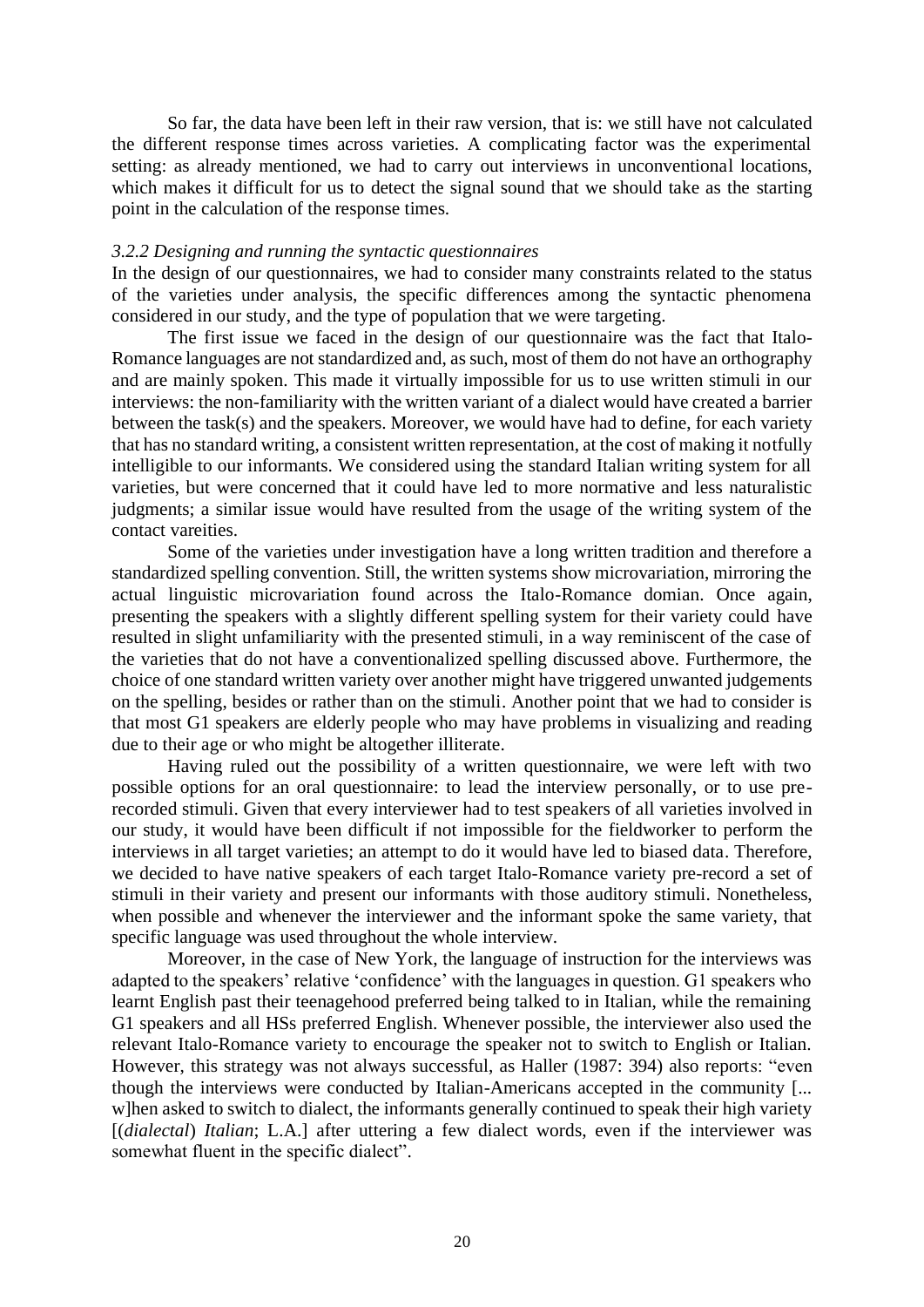Some issues related to the phenomena under analysis further oriented us in the choice of tests. In the case of subject clitics, a two-alternative forced choice task was the best way to identify the agreement-like or pronominal behavior. Participants had to choose between two proposed sentences: one with a well-behaved agreement-like subject clitic and one without the clitic or with a clitic displaying an anomalous behavior. This is shown, for instance, by the context of coordination:

(1) Friulian (a) Al mangje e al bêf. he.SCL eats and he. SCL drinks. (b) Al mangie e bêf. he. SCL eats and drinks. 'He is eating and drinking.'

The sentence in (1a) shows that the subject clitic is repeated in both conjuncts in a coordinated structure; this is expected, as subject clitics are obligatory agreement markers realized every time a finite verb appears; the sentence in (1b) shows that the marker is realized only in the first conjunct, which is taken to be a pronominal behavior. The pronominal or agreement-like behavior were presented in a random order. Speakers heard the two stimuli one after the other and in random order, and had to choose which one they preferred.

The forced choice task proved successful for subject clitics in most cases: informants understood the task correctly. However, the spontaneous production task was a fundamental support to the questionnaire. Not only did it help (dis)confirming the results we obtained with the questionnaire, but it made it possible for us to notice further aspects of the distribution of subject clitics that would otherwise be left unnoticed. The most relevant example in this respect is the tendency to realize more overt pronominal subjects in heritage northern varieties in comparison to heritage southern varieties.

As for DOM, the forced choice task targeted the following range of direct objects, to determine whether they would trigger DOM:

1st person pronoun > 3rd person pronouns [+human] > kinship > [+human][+animate][-definite] > [-human][+animate][+definite] > [ human][+animate][-definite]

This order reflects Silverstein's (1976) animacy scale, since the general understanding of DOM in Italo-Romance varieties is that the higher the object is on the scale, the more likely it is to be marked.

These objects were tested both in situ and in fronted topic position (Rizzi 1997). Speakers of the southern and northern groups had two slightly different questionnaires. Informants of the southern varieties had thirteen sentences testing DOM plus fillers, for a total of twenty-four sentences. Speakers of northern varieties were given nine sentences testing DOM plus fillers for a total of twenty-three sentences. This was decided given that we were not expecting production of DOM on a wide range of arguments by speakers of northern varieties, since most of these are typically considered non-DOM in their homeland counterparts.

The informants were asked to choose between the sentence that included DOM and the one that did not: also these stimuli were presented in random order. The informants were asked to choose one of them by either saying 'a/b' or 'the first/the second one'. They could also just repeat the option they liked the most, and in this case we marked down any changes that have been produced (e.g. if the informants turned an indefinite object into a definite one when they repeated the sentence).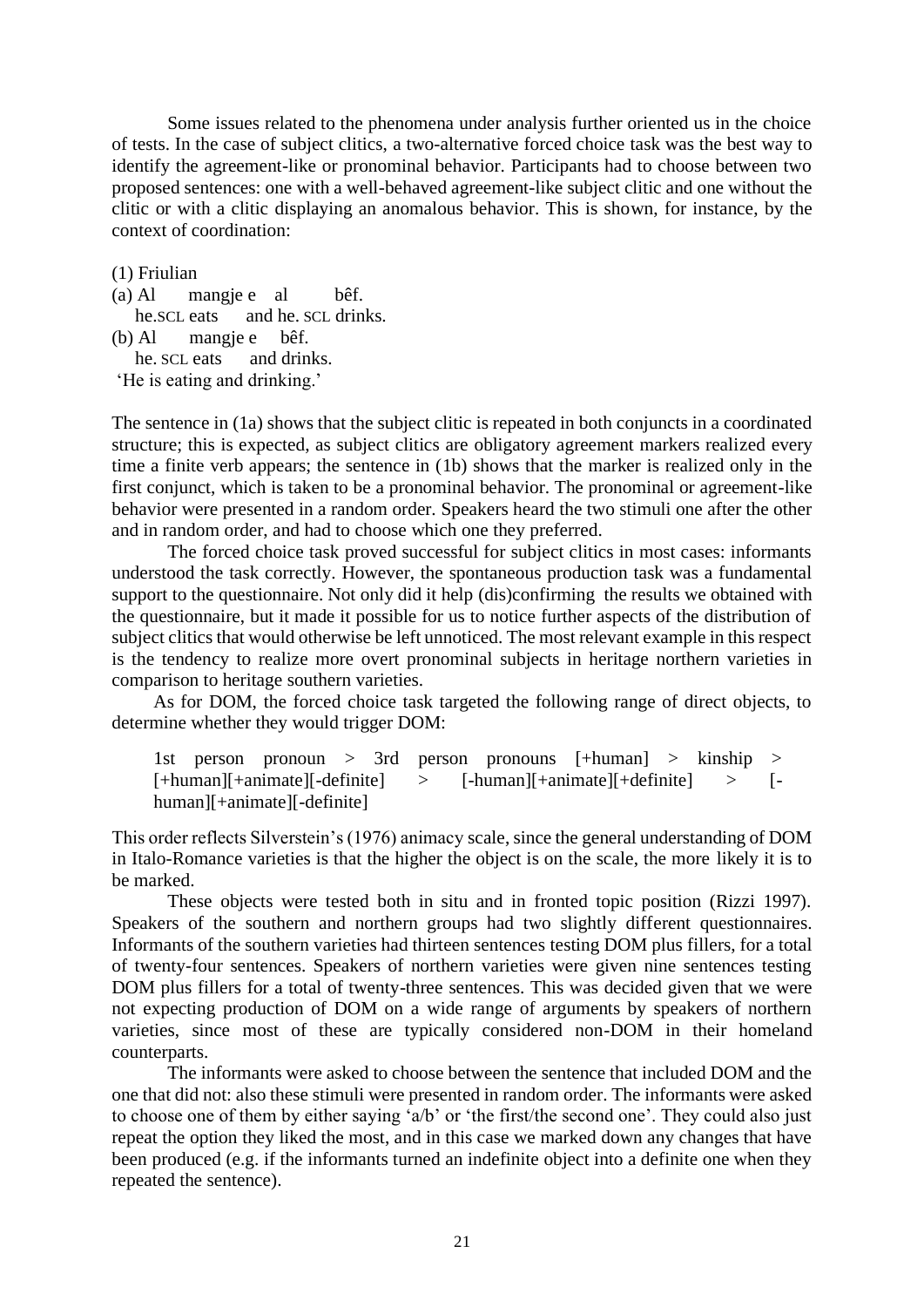Although speakers needed guidance when taking the questionnaire (e.g. sometimes they had troubles understanding certain lexical items in the variety of the stimulus, and translation had to be provided), the test worked in most cases. In some cases, when informants deemed the first sentence correct, they confirmed it before listening to the second sentence. In these cases we had to ask informants to wait until they heard both sentences before deciding between the two options.

For deixis, we decided to avoid grammaticality judgements, sentence completion and elicited imitation, as demonstratives heavily rely on the context in which the conversation takes place. In fact, demonstratives are always grammatical, but they carry semantic differences that make them more or less suitable for a given context: different forms are used in different contexts, and this choice may depend on other indexical properties of the sentence as well. In grammaticality judgements, it is rather difficult to recreate such a context.

Although sentence completion and elicited imitation are typically not bound to any context, they raise other issues for investigating deixis. In both these task types, the target form can show a mismatch from the elicited one because of the switch in the deictic centre at the conversation turn. For instance, in the case of elicited imitation, the informant might switch the deictic centre when repeating the sentence, e.g. 'I am here' > 'You are there'. While both sentences are equally grammatical, they change in their interpretive content, which is however not tested (nor testable) in an elicited imitation task.

To circumvent these issues, we opted for a picture-sentence matching task and for a semi-spontaneous production task. For the former, we presented our informants with some pictures of dog owners and their dogs; one of the dog owners was marked as the speaker thanks to a balloon:



Figure 1: 'close to me' Figure 2: 'close to you' Figure 3: 'far from us'

Our informants had to identify themselves with the speaking character and refer to the dog present in the context of the picture (1, 2, or 3) by choosing one of either two or three (depending on the system in the target variety) recorded audio stimuli associated with each picture sentences. For instance, given Figure 1 with a dog owner, holding their dog, and another person (the hearer) on the other side of the picture, and given the dialectal audio stimuli for 'This (close to me) is my dog', 'That (close to you) is my dog' (if available in the target variety), and 'That (far from us) is my dog', the target item would have been 'This (close to me) is my dog', i.e. the proximal demonstrative *this*. <sup>11</sup> Also in this case, the stimuli were presented in random order.

We found that this setting was not flawless: most importantly, some of our informants found it particularly hard to identify themselves with the speaker in the picture; likewise, some participants had problems understanding that the speaker actually had an interlocutor inside the picture itself. Instead, some informants selected one of the audio stimuli on the basis of where the dog was in relation to them: given that the stimuli were presented on a laptop screen and that the screen was within their arm reach, they tended to point at or touch the dog and identify it as 'this', in any context, even the distal one. Moreover, considering potential sight issues, the

<sup>&</sup>lt;sup>11</sup> This was the target sentence for the pronominal context. Other syntactic contexts tested were: the adnominal one (e.g. 'This dog is mine'), and the demonstrative-reinforcer one ('This here is my dog').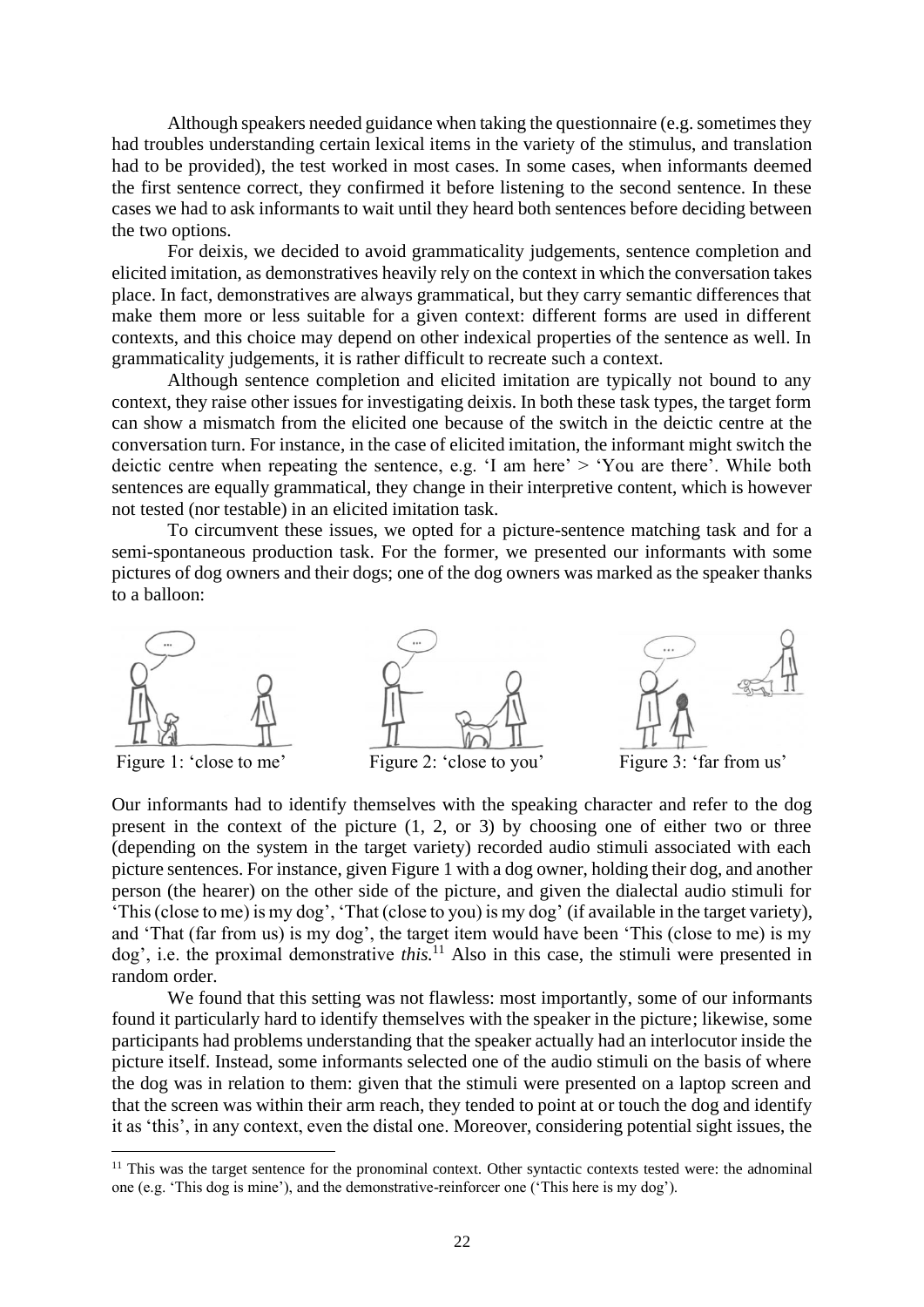main characters on the picture were depicted rather big in size, which resulted in the picture itself being quite cramped and the distance between the characters to be overall too reduced: specifically, the 'close to you' space could easily be reduced to the 'close to me' one, as the speaker and the hearer were only a little space apart. The informants could sometimes motivate their answer by saying: "it's still close, if it were 'that' it would be something else". Such size considerations, together with the identification problem, led to an overall higher rate of proximal forms even for non-proximal contexts. However, when further asked with real-life situations, their responses would change substantially. One such ploy used to elicit the (actual) distal was the question 'Would you still use 'this' if the dog that you see was on the other side of the street?'. Still, no specific protocol for these cases was agreed upon before the fieldwork, so the data collection was, in this respect, not uniform, and its results not completely trustworthy.

Semi-guided production proved a better test for deixis: in this case, we used three pictures of cats in different colors: a black one, an orange one, and a white one. These pictures were placed either near the informant (the speaker), near the interviewer (the hearer), or far from both. Our informants were then asked where each cat was in the context, to which they had to reply with a demonstrative form or with a spatial adverb. We reckoned that the factor that made this task easier to perform for our speakers was the actual contrastivity within the context: they effectively needed to choose different demonstratives to let us understand to which cat they were referring to. However, in this case, too, things were far from perfect: the most important issue that we encountered was how to elicit the demonstrative or spatial adverb, rather than a description of the image or of its location with respect to other objects in the room (e.g. 'the one on the chair', rather than 'that one'). In order to do so, we sometimes suggested the whole set of answers in the contact language, for the informants to understand what the target response was, avoiding the priming of the language-specific demonstrative system.

One last issue with which we were faced in the preparation of the deixis questionnaire was the clear difference in tasks. While for SCLs and DOM the task was comparable and we could use the sentences targeting SCLs as fillers for those targeting DOM and vice versa, thus keeping the questionnaire to a minimum length so as not to tire our elderly informants while ensuring for a better quality of our investigation, it was impossible to do the same for the deixis part of the questionnaire. For instance, it would have been ideal to show, besides the pitures in Figg. 1-3, some sets of filler pictures targeting other phenonema, also to avoid the repetitivity of the task. While designing the task, we reckoned that the addition of fillers would have been both an online confounding factor (the informants would have had to correctly interpret multiple scenes) and time-consuming, especially given our attempt to design a questionnaire that targeted all phenomena at once, while still being of a manageable size. However, upon testing, we realized that the absence of variation in the referent (always a 'dog', although in different positions in the picture and in different syntactic contexts: pronominal, adnominal, demonstrative-reinforcer construction) made the test extremely repetitive, which resulted in complaints on the informants' side, who thought that they were asked the same question over and over again. Variation in the referent would have perhaps been beneficial to the task.

### *3.3 General issues concerning experimental design and statistics*

In an ideal world, all our participant groups would have had an equal number of participants, spoken the exact same local varieties, and all possible variables would have been perfectly controlled for. Moreover, all participants would take exactly the same task in exactly the same way. However, due to the scarcity and the heterogeneous composition of our target populations, as well as problems that arose during the fieldwork, this was not possible. While we must accept that no research is perfect, it is important to be aware of the possible consequences of these issues for the interpretation of the results.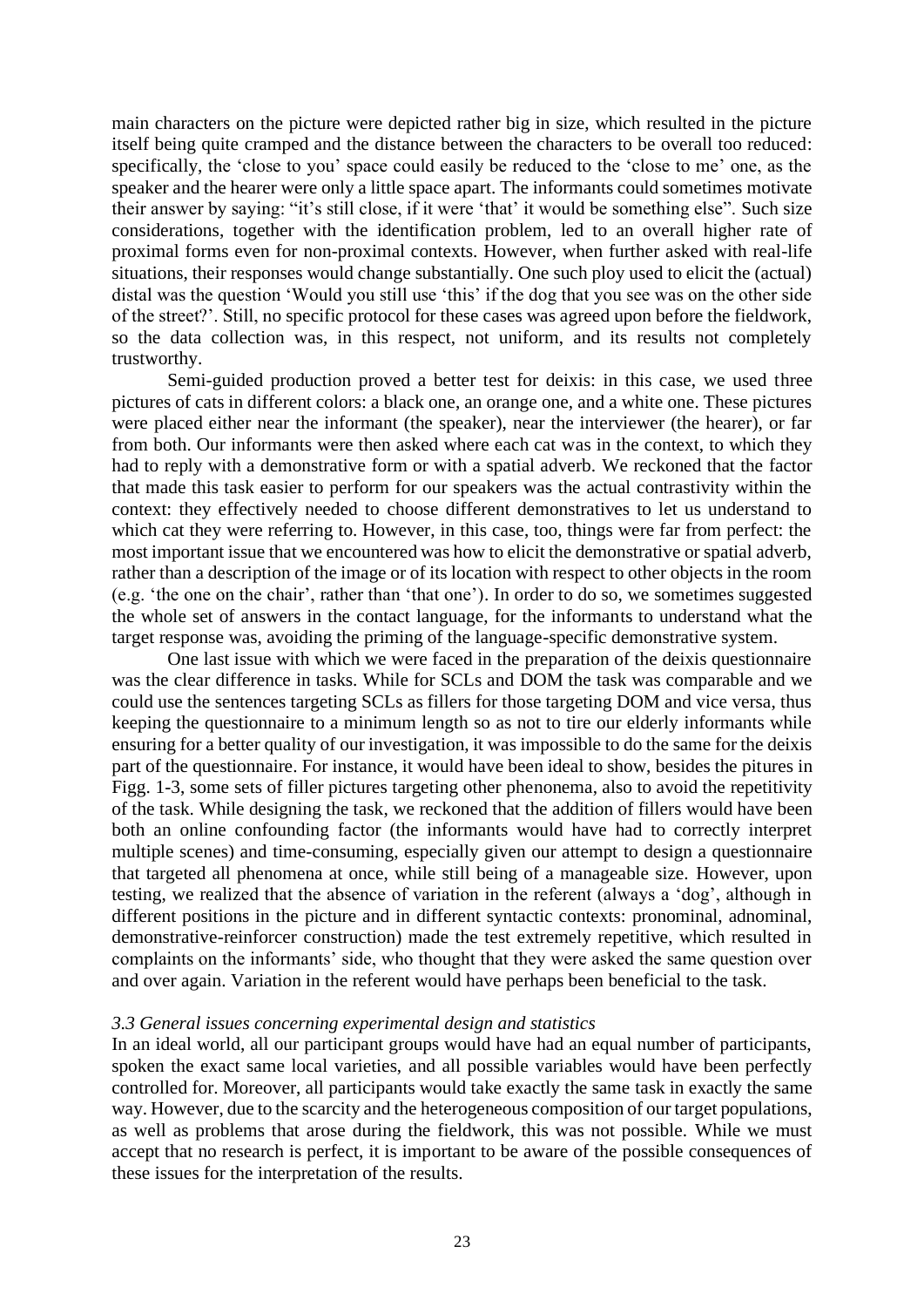Regarding the characteristics of the participants, what can be concluded from the description presented in section 2, is that our participants were not evenly distributed across the different varieties, host countries and generations. This has to be taken into consideration when analyzing the results, especially if one performs statistical analyses. For instance, there were eight speakers of Abruzzese in Argentina, only two in Canada and none in Brazil. Two speakers are too few to be able to perform any statistical analyses, so for this variety, we were only able to statistically model the linguistic behavior of the speakers in Argentina. In addition, of these eight speakers of Abruzzese in Argentina, two were first-generation immigrantsG1, and six were second-generation HSs. Again, given that two speakers are very little to form a separate subgroup, it was impossible to take 'generation' as a variable into account in the statistical analysis, and all 8 speakers were treated as pertaining to the same group, while in fact there was an important difference between some of the speakers, namely some of them were immigrants and others were born in the host country. Also, as mentioned above, there were differences between communities regarding literacy, education level, exposure to other languages, *etc*. While it is impossible to completely control for these variables in this type of study, it is important to keep their impact in mind during the analysis. For instance, we found certain differences between the use of SCLs by speakers of heritage Friulian in Argentina and Brazil. While a first interpretation of such a difference might be that there is an effect of the contact language (Spanish and Brazilian Portuguese differ in terms of their configuration of the pro-drop parameter), there were other differences between the communities. First, as mentioned, the communities in Brazil tend to be more isolated and the HLs therefore tend to be better preserved. Moreover, HSs in Argentina were mostly second-generation speakers while those in Brazil were almost exclusively third generation.

The design and the execution of our tasks was less than ideal from the perspective of experimental validity. The materials, i.e. the specific sentences for each of the phenomena, were selected with specific research questions in mind. In order to reduce the length of the questionnaire, in most cases, only one sentence (pair) per condition (sentence type) was used. For instance, the questionnaire for SCLs contained one sentence pair containing doubling, one containing coordination, one containing negation, etc. The disadvantage of this is the fact that one sentence may not be representative of the entire condition. There may be other elements in the sentence – i.e. the semantics of the verb, a specific word order – that may affect the acceptability of a subject clitic in a given sentence. Furthermore, a low number of items per condition complicates the statistical analysis. Another issue that should be taken into account is that, for some of the phenomena, all the sentences were presented together, without filler/distractor items. This may have made the participants aware of topic of investigation, which, in theory, may lead participants to resort to certain answer strategies (for instance: always picking the sentence with DOM).

Finally, as has been mentioned above, some of the interviewers had to improvise, either due to the fact that the informants did not understand the task, or because they did not have enough time to perform the complete questionnaire. This affected the uniformity of the study in various ways. For instance, not all participants answered an equal number of questions for each of the phenomena, reducing comparability across participants and/or groups. Another issue is the fact that some of the researchers carried out the experiment in the dialects, whereas other did so in the contact language or in standard Italian. It has been noted (Aalberse 2013) that the specific language spoken by the researcher may affect the respondents' linguistic behavior. The task type was also sometimes adapted on-the-go by the researcher. For instance, for those respondents who did not understand the forced choice task, it was sometimes (orally) adapted to a translation task. Similarly, in the guided production task used for deixis, some of the researchers, but not all, opted to present the participants with the full set of options for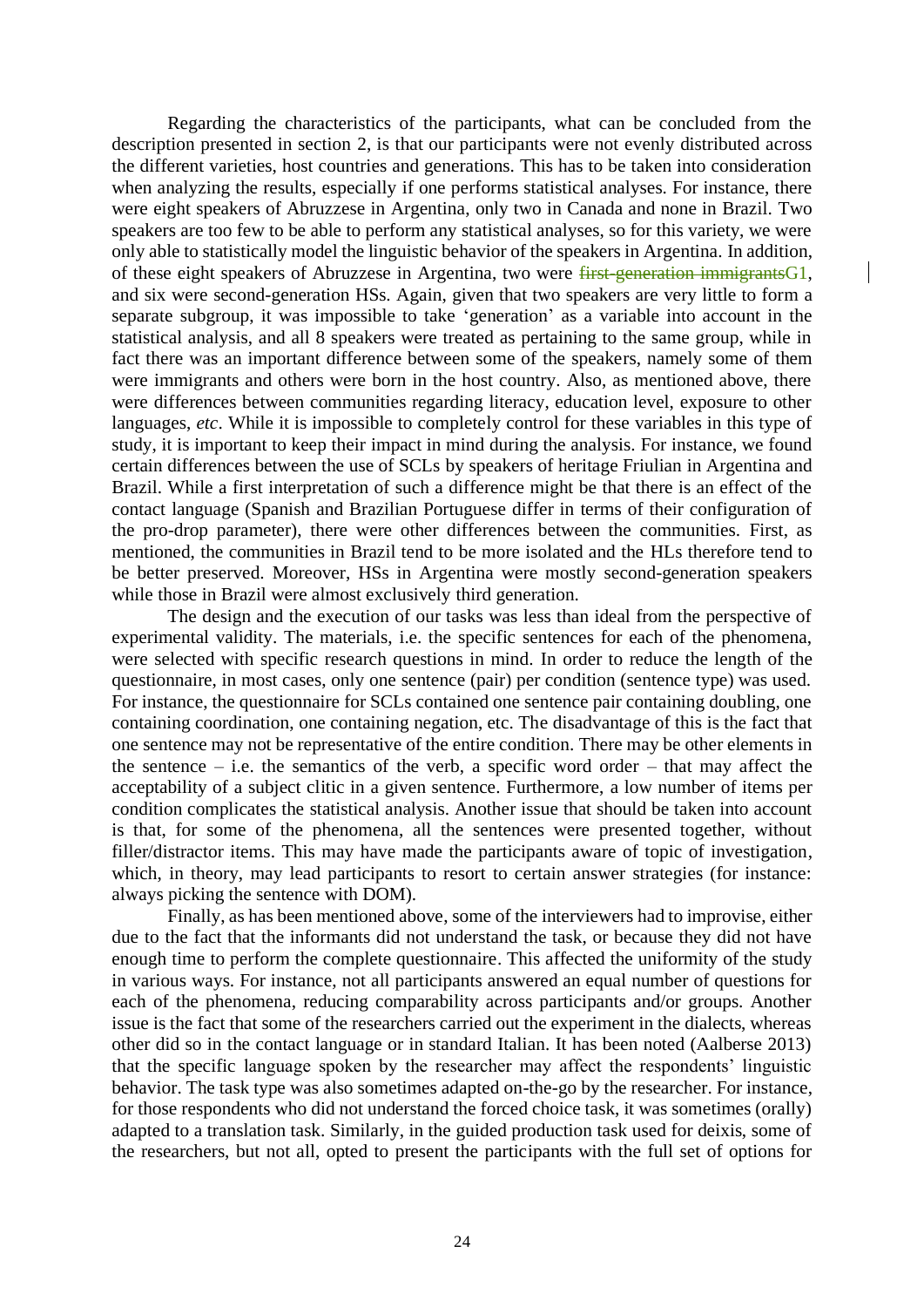demonstratives in the contact language, which may have led to a higher instances of target responses for those participants.

# *3.3.1 Interviewing the elderly*

The main target speakers of this project are first-generation emigrants, who are quite elderly. The average age of G1 speakers was around 75. This brought about additional issues that we considered before fieldwork, but that in some cases had a larger impact on the results than expected. Advanced age brings about number of common issues, like partial or complete loss of hearing and sight, which we tried to take into account when designing the questionnaire, while still respecting the constraints imposed on us by the different phenomena.

An additional issue is the difficulty of retaining long sentences: therefore, we tried to keep the stimuli as short as possible. Furthermore, while this was true of many younger speakers too, many elderly speakers had clear difficulties with the very concept of choosing between two options: rather, they would approve of the very first stimulus out loud, regardless of its grammaticality and without listening to the second one. When it was not possible to give them more instructions that would help them to complete the task as originally planned, they were given sentences in the contact language, and they were asked to translate them into the dialect.

## *3.4 Tips and warnings*

Here are some tips to design a good questionnaire for heritage speakers

- **When designing a questionnaire, keep statistical analysis in mind.**
	- Define the dependent and independent variables of the research and select the tested conditions carefully; this also implies avoiding variability within those conditions to exclude influence from confounding factors. Even if you do not plan to do statistics with your data, you could change your mind at the end of the fieldwork, so it is better to collect data that can be used in case. Also remember that you will need at least 6 items per condition in order to be able to run significant statistical tests with the data elicited; likewise, you will need to add fillers.

# • **Make sure the stimuli are culturally appropriate.**

Verbs like *kissing* (a man or a woman) or *liking someone* may create uneasiness, especially among elderly speakers. Moreover, it is not a good idea to record sentences that imply any act of *killing*, as the speakers could be afraid that a recording containing such a statement could be taken to reflect the reality.

### • **Make sure you have some spontaneous data.**

It is always a good idea to compare the questionnaire responses to some spontaneous data. If that is not possible, e.g. because the speakers are not comfortable talking in their non-dominant language without any predefined topic, some (controlled) production tasks can help (and make the collected data more comparable). Keep in mind that spontaneous speech is very useful to assess proficiency, too.

- **Use the target variety when possible, to minimize the interference of other languages.**
- **If the questionnaire is too long and it wishes to test at least two phenomena, use the questions for the other phenomenon as fillers in your questionnaire.**
- **Make agreements between different interviewers on what to do in if the task does not go as expected.**

If you are running several parallel fieldwork sessions, it is not always possible to exchange experiences with your colleagues and solve unexpected situations in a uniform way. Therefore, it is advisable to think about the main issues that may arise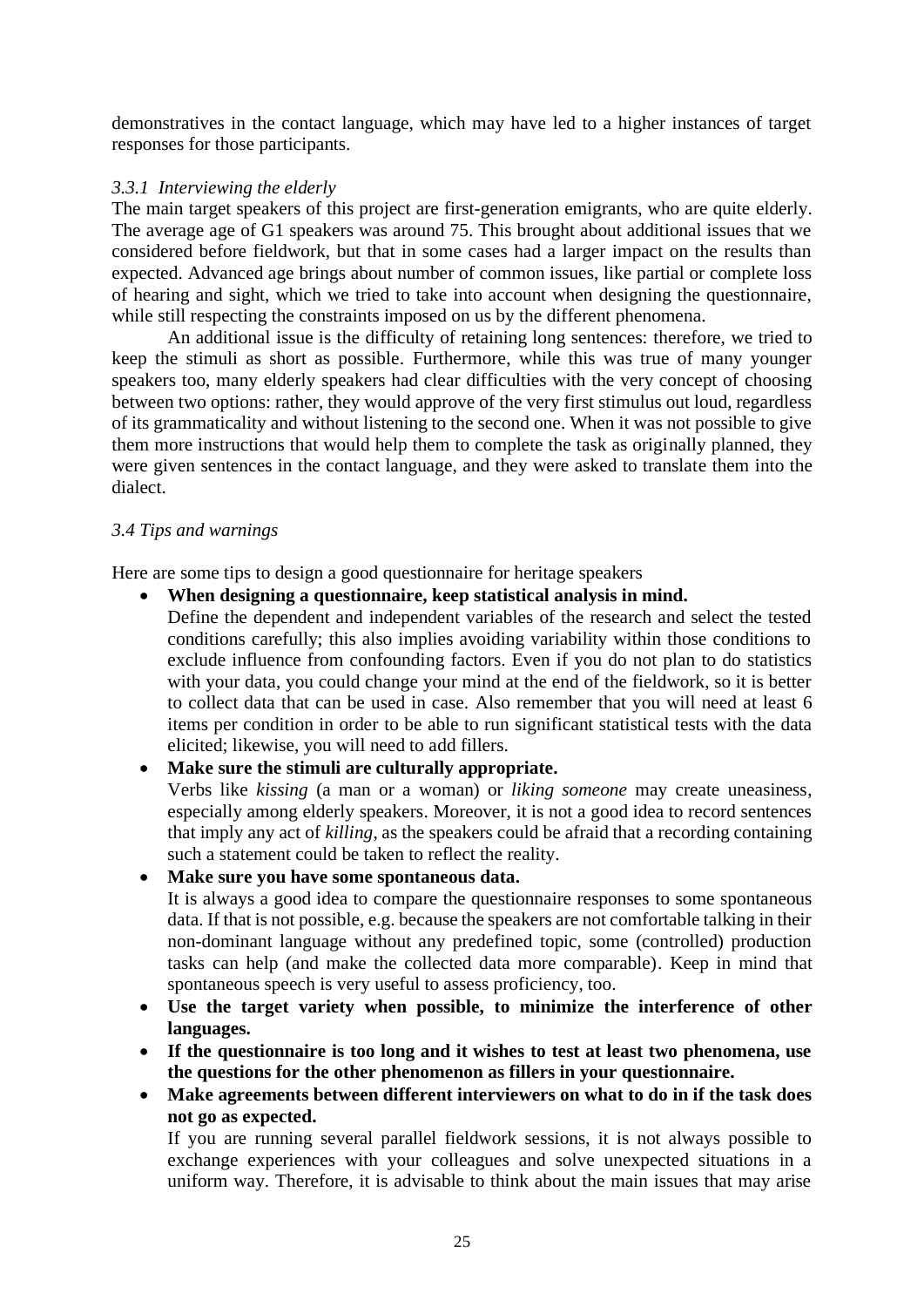beforehand (e.g.: a participant does not understand the task) and to define a protocol on how to proceed in those cases, in order to limit the degree of unwanted variation.

• **Carry out a pilot study when possible.**

Before starting your fieldwork, it is a good idea to perform a pilot version of your questionnaire/experiment with speakers who are comparable in age and other sociolinguistic factors to those of your target population. This might highlight some issues that can be improved upon before the actual fieldwork.

## • **Try to avoid priming.**

While this is true for all speakers, elderly informants seem to be more prone to just repeat what they have heard last (or just to listen to one stimulus) or what the fieldworker suggested as example. Therefore, be very careful especially while explaining the task.

• **Pay extra attention to the design of your stimuli if you are planning to interview elderly people.** 

Elderly people may present some challenges that are linked to their age: hearing and sight issues, longer processing times and more expensive processing altogether, weaker short-term memory, lower attention span, *etc*. You should keep them in mind when designing your questionnaire, and specifically: use short questions, both for the shortterm memory and to limit the time of exposure; make sure that your stimuli are fully accessible (the volume of audio stimuli has to be loud enough; if written stimuli are chosen, the font size has to be rather big). If feasible, it is a good idea to split a long questionnaire into two parts and test them at different moments.

• **Be ready to get more involved with the community, especially when testing elderly speakers.**

As elderly speakers can be suspicious, especially when using modern technology such as recording material, make sure there is always a relative around, if possible, or another member of the community who can assist the person and reassure them that you are not doing anything inappropriate. Also, be ready to spend more time with your informants than you were planning to: some of them are lonely and really enjoy some company and they especially appreciate the opportunity to speak to younger people from their home country. Having a free production of one hour is great for your research, but may be problematic if you have scheduled another interview shortly after the current one.

### **Closing remarks**

In this article, we have tried to highlight all the information we collected and all the things we learned when setting up and carrying out fieldwork of heritage Italo-Romance speakers in North and South America. While many of these tips and information can be found in general manuals or fieldwork reports, some are specific to the Italo-Romance community. Furthermore, we provided a description of the status of these varieties, many of which had not been documented since the '60s. In the case in which we did have some documentation of previous stages of the languages, we compared that to what we found, and shown that the situation has changed considerably. With the exception of the northern Italian/Talian-speaking community, most Italo-Romance heritage varieties in America are close to extinction. Given their decline also in Italy, it does not seem to us that they will be revived; the feeling we have is that the process that will bring them to full extinction within one generation cannot be stopped.

# **References**

Aalberse, Suzanne, & Muysken, Pieter. (2013). "Perspectives on Heritage Languages". Position paper, Nijmegen: Radboud University.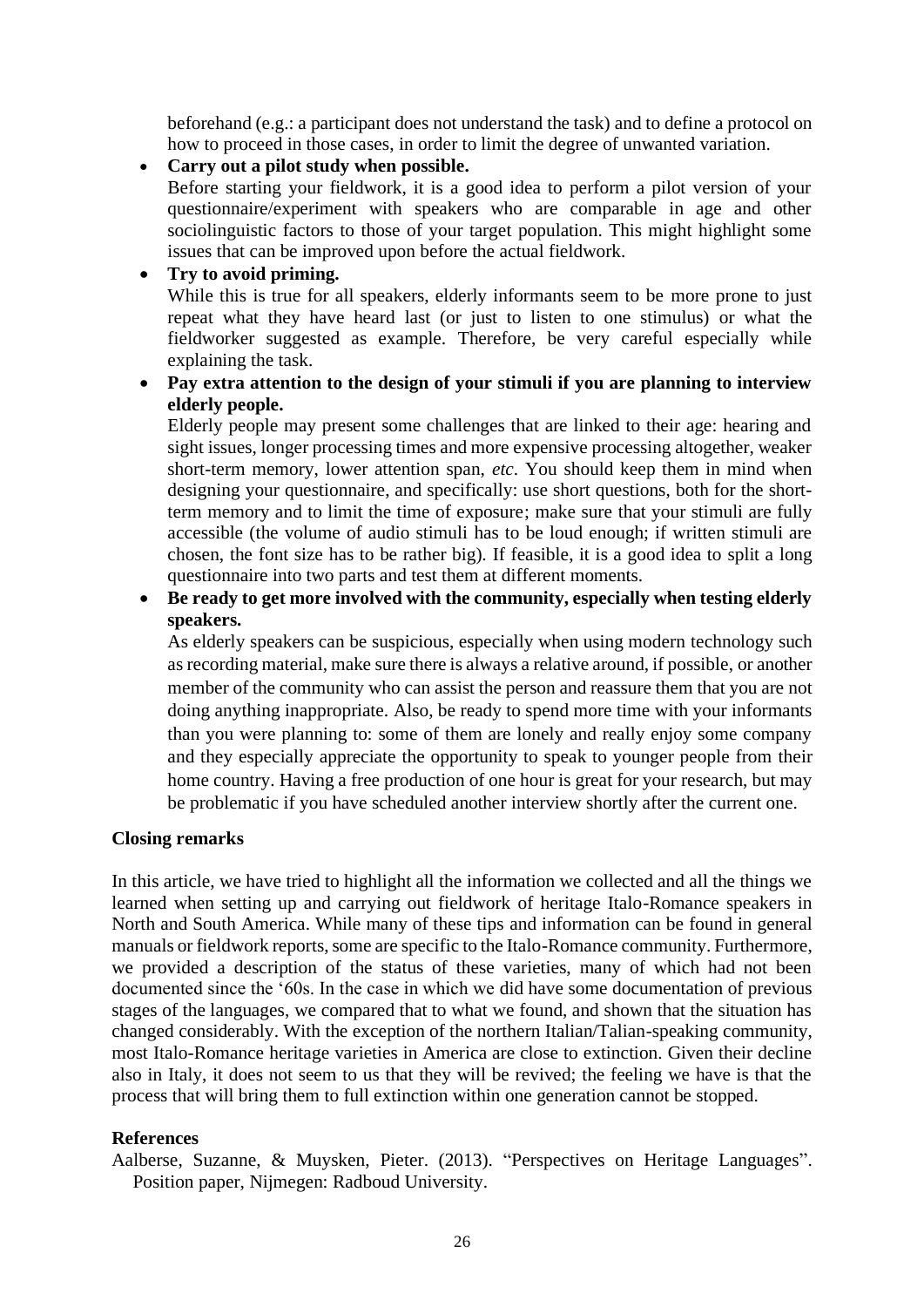- Andriani, Luigi (to appear), Differential Object Marking in Barese: Old and new challenges. In Monica-Alexandrina Irimia & Alexandru Mardale (eds), *Differential Object Marking in Romance: Towards Microvariation*. Amsterdam: John Benjamins.
- Bagna, Carla (2011). America Latina, in Massimo Vedovelli (ed) *Storia linguistica dell'emigrazione italiana nel mondo*. Roma: Carocci, 305-357.
- Belletti, Adriana (2018). On a-marking of object topics in the Italian left periphery. In Petrosino, Roberto, Pietro Cerrone & H. van der Hulst (eds), *From sounds to structures*. Berlin, Boston: De Gruyter Mouton. doi: https://doi.org/10.1515/9781501506734-016
- Bettoni, Camilla (1990). Italian Language Attrition in Sydney: The Role of Dialect. In: Michael Halliday, John Gibbons & Nicholas Howard (eds), *Learning, Keeping and Using Language*. Amsterdam/Philadelphia: John Benjamins, Volume 2, 75-89.
- Bettoni, Camilla (1991). Language Shift and Morphological Attrition Among Second Generation Italo-Australians. *Rivista di linguistica* 3 (2), 369-387.
- Brandi, Luciana & Patrizia Cordin (1989). Two Italian Dialects and the Null Subject Parameter. In O. A. Jaeggli and K. J. Safir (eds), *The Null Subject Parameter*. Dordrecht: Springer. 111-142.
- Cavaioli, Frank J. (2008). Patterns of Italian Immigration to the United States. *The Catholic Social Science Review* 13, 213-229.
- Cenni, Franco (2003). *Italianos no Brasil: "andiamo in Merica*." São Paulo: EdUSP.
- D'Alessandro, Roberta (2017). When you have too many features: Auxiliaries, agreement and clitics in Italian varieties. *Glossa: A Journal of General Linguistics*, 2(1), 50. DOI: <http://doi.org/10.5334/gjgl.102>
- D'Alessandro, Roberta, Francesco Ciconte, Luigi Andriani & Brechje van Osch (in prep), Citizen science and crowdsourcing for linguistic data. To appear in Gutierrez, E. & I. Ortega-Santos, *Language Contact,* Special issue of *Glossa.*
- De Fina, Anna (2014). Language and identities in US communities of Italian origin. *Forum Italicum* 48(2), 253–267.
- De Fina, Anna & Luciana Fellin (2010). Italian in the USA. In: Kim Potowski (ed.), *Language diversity in the USA*. New York: Cambridge University Press, 195-205.
- Diez F. 1874 Grammaire des langues romanes, II et III, Paris, Franck.
- Ferrari, Andrea (2008). *Aspetti socio-culturali dell'emigrazione italiana in Argentina: il caso di Santa Fe*. Unpublished MA Thesis, University of Turin.
- Haller, Hermann W. (1987). Italian Speech Varieties in the United States and the Italian-American Lingua Franca. *Italica* 64 (3), 393-409.
- Haller, Hermann W. (1991). Atteggiamenti linguistici nelle comunità italo-americane. *Rivista di Linguistica* 3 (2), 389-405.
- Haller, Hermann W. (1993). *Una lingua perduta e ritrovata: l'italiano degli italo-americani*. Florence/Rome: La Nuova Italia.
- Haller, Hermann W. (1997a). Dialects Abroad. In: Martin Maiden & Mair Parry (eds), *The Dialects of Italy*. London: Routledge, 401-411.
- Haller, Hermann W. (1997b) Italian. In: Joshua A. Fishman & Ofelia Garcìa (eds), *The Multilingual Apple. Languages in New York City*. Berlin/New York: Mouton De Gruyter, 119-142.
- Haller, Hermann W. (2002) I dialetti italiani negli USA. In: Manlio Cortelazzo, Gianrenzo Clivio, Nicola De Blasi & Carla Marcato (eds), *Dialetti italiani: storia, struttura, usi* Turin: UTET, 1083-1086.
- Ledgeway, Adam (2009). *Grammatica diacronica del napoletano* (Beihefte zur Zeitschrift für romanische Philologie Band 350). Tübingen: Max Niemeyer Verlag.
- Ledgeway, Adam (2015). Varieties in Italy. In K. Jungbluth and F. Da Milano (eds), *Manual of Deixis in Romance Languages.* Berlin: De Gruyter, 146-162..